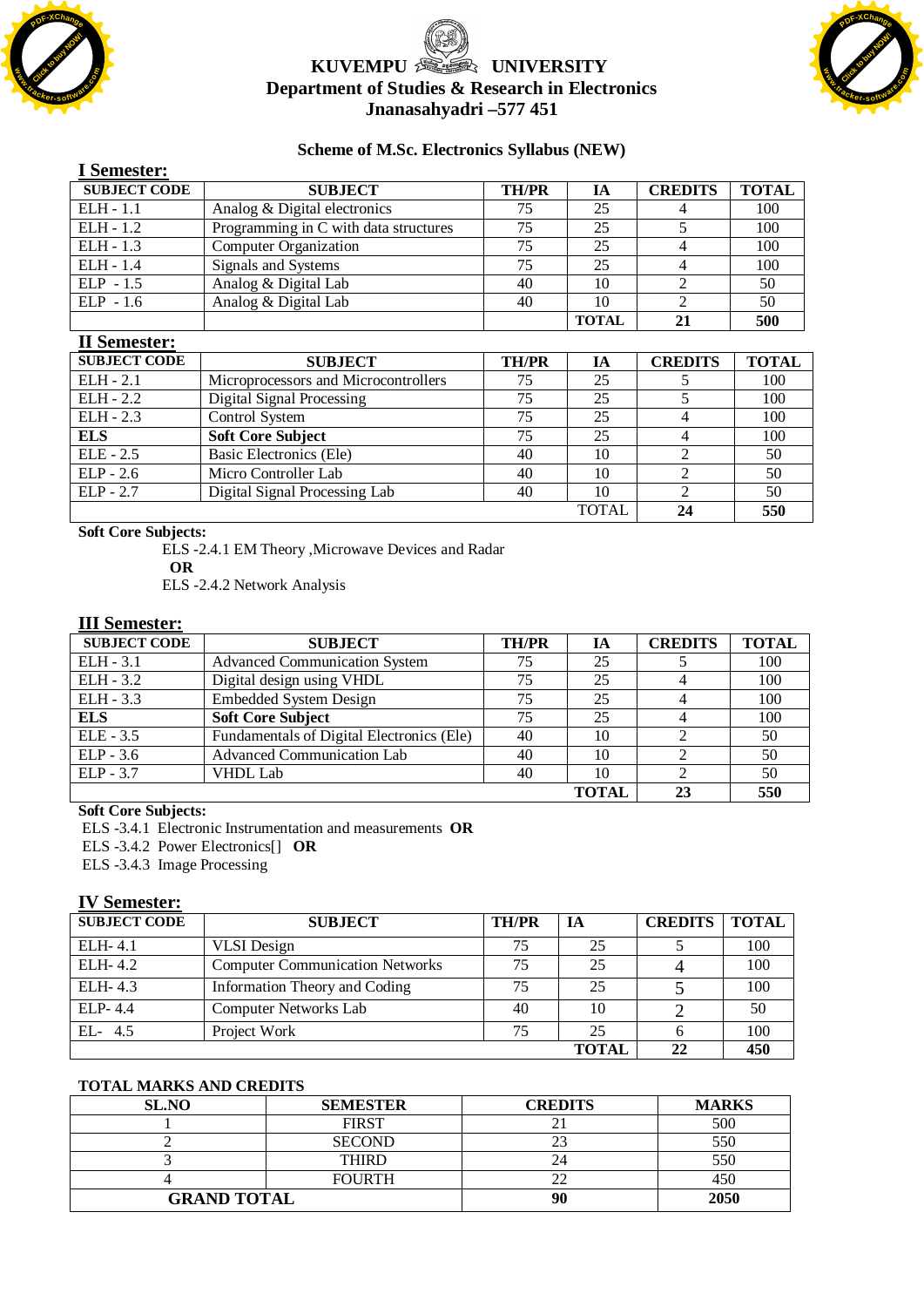

## **UNIT I**



**SEMICONDUCTOR DIODES AND APPLICATIONS:** p-n junction diode, Characteristics and Parameters, Diode approximations, DC load line, Temperature dependence of p-n characteristics, AC equivalent circuits, Zener diodes, Half-wave diode rectifier, Ripple factor, Full-wave diode rectifier, Shunt capacitor - Approximate analysis of capacitor filters, Power supply performance, Zener diode as voltage regulator..

**TRANSISTORS:** Bipolar Junction transistor, Transistor Voltages and currents, amplification, Common Base, Common Emitter and Common Collector Characteristics, DC Load line and Bias Point.

**BIASING METHODS**: Base Bias, Collector to Base Bias, Voltage divider Bias, Comparison of basic bias circuits, Bias circuit design, Thermal Stability of Bias Circuits (Qualitative discussions only). O**THER DEVICES:** Silicon Controlled Rectifier (S.C.R), SCR Control Circuits, S.C.R applications; Unijunction transistor, UJT applications, Junction Field effect Transistors, JFET Characteristics, FET Amplifications.

### **UNIT II**

**AMPLIFIERS & OSCILLATORS:** Decibels and Half power points, Single Stage CE Amplifier and Capacitor coupled two stage CE amplifier(Qualitative discussions only), Series voltage negative feedback and Additional effects of Negative feed back(Qualitative discussions only), The Barkhausen Criterion for Oscillations, BJT RC phase shift oscillator, Hartley ,Colpitts and crystal oscillator (Qualitative discussions only) .

**INTRODUCTION TO OPERATIONAL AMPLIFIERS:** Ideal OPAMP, Saturable property of anOP AMP inverting and non inverting OPAMP circuits, need for OPAMP, Characteristics and applications - voltage follower, addition, subtraction, integration, differentiation.IC-555 and its applications. **UNIT III**

**COMMUNICATION SYSTEMS:** Block diagram, Modulation AM FM, Superhetrodyne Receivers

**DIGITAL LOGIC:**, Boolean algebra, Logic gates, Half-adder, Full-adder, Parallel Binary adder.Flip-Flops: different types, Shift Registers & its applications. Counter and counter applications. **MSI Logic families:** Decoders, BCD-to-7 segment decoder/driver, encoders,Multiplexers and their applications, Demultiplexers,

**INTERFACING CIRCUITS:** D/A converters R-2R ladder converter, weighted register DAC, switched current source DAC, switched capacitor DAC, accuracy and resolution, A/D converter-flash A/D converter, counter type A/D converter, tracking A/D converter, successive approximation A/D converter, dual slope A/D converter,

## **TEXTBOOKS:**

- 1. Electronic Devices and Circuits: David. A. Bell; PHI, New Delhi,2004
- 2. Digital Logic and Computer Design, Morris Mano, PHI, EEE

- 1. Electronic Devices and Circuits: Jacob Millman, Christos C. Halkias TMH, 1991 Reprint 2001
- 2. Electronic Communication Systems, George Kennedy, TMH 4th Edition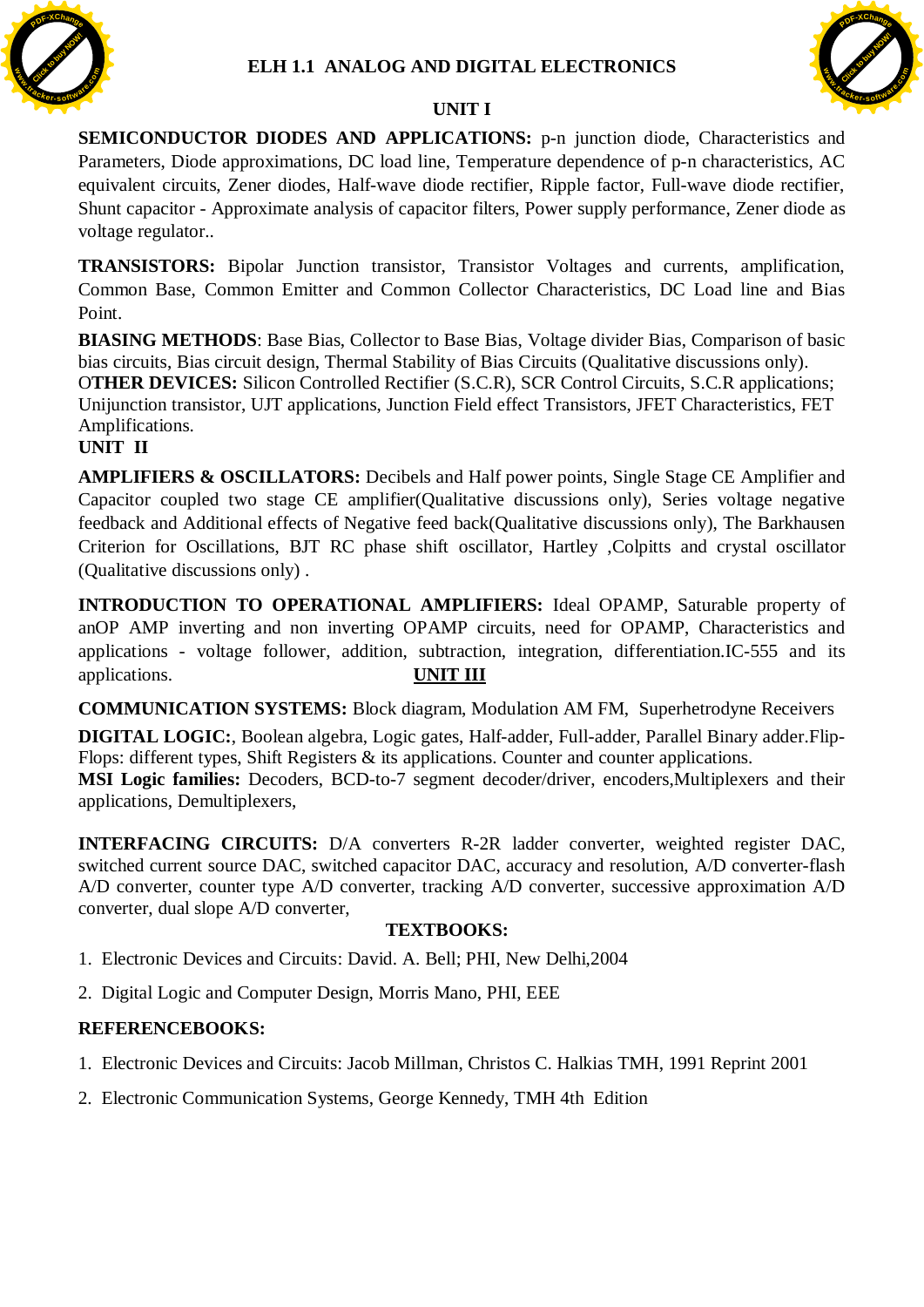



# **UNIT - I**

**Review of structures and pointers,** storage classes, Command line parameters, Macros, Processor statements, Dynamic Memory Allocation, File handling

**The Stack:** Definition and examples, representation of stacks in C, Evaluation of postfix expression, Conversion from Infix to Postfix.

**Recursion:** Recursive definition and Processes, Recursion in C, Writing recursive programmes, Efficiency of Recursion, GCD, Fibonacci, Tower of Hanoi Problems

## **UNIT - II**

**Queues and Linked Lists:** The Queue and its sequential representation linked lists, lists in C and other list structures

**Trees:** Binary trees, Binary tree representations, Trees and their applications

# **UNIT - III**

**Sorting:** selection sort, bubble sort, Quick sort, Binary tree sorts, Heap sort, Insertion sorts, simple insertion, Radix sort

**Searching:** Basic search techniques, Algorithmic notation, sequential searching, searching in ordered table, binary search, interpolation search, Tree searching-binary search, tree insertion and deletions, introduction to Hashing

### **TEXT BOOKS:**

- 1. **Yedidyah Langsam, Moshe J Augenstein & Aaron M Tanenbaum**, Data Structures using C and C++,  $2<sup>nd</sup>$  edition, PHI, 1997
- 2. **E. Balaguruswamy,** Programming in ANSI C, 2nd edition, Tata Mc Graw Hill, 1998

- 1. **Robert L Kruse**, Data Structures and Programme design using C, PHI
- 2. **Trembly and Sorenson**, Data structures, Tata Mc Graw Hill.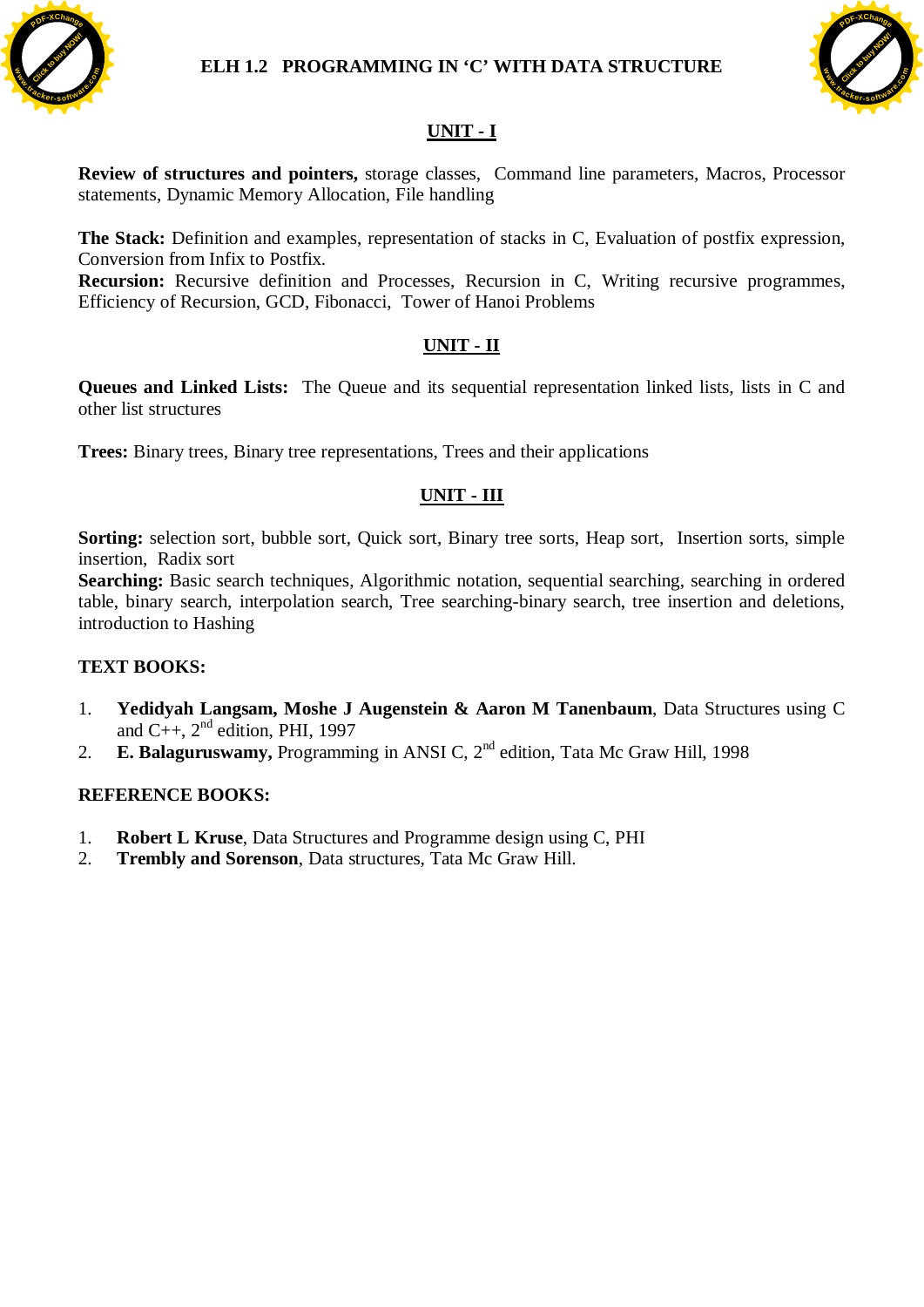



#### **ELH 1.3 COMPUTER ORGANIZATION**

### **UNIT I**

**Basic Structure of Computer Hardware and Software**: Functional Units, Basic Operational Concepts, Bus Structures, Software, Performance

**Addressing Methods**: Basic Concepts, Memory Locations, Addresses and Encoding of Information, Main Memory Operation, Instructions and Instruction Sequencing, Addressing Modes, Assembly Language

**The Processing Unit**: Fundamental Concepts, Execution of a complete Instruction, Hardwired Control, Performance Considerations.

**Microprogrammed control**: Microinstructions, Grouping of control signals, Microprogram sequencing, Microinstruction with next address field, Prefetching Microinstructions, Emulation.

### **UNIT II**

**Input/Output Organization**: Accessing I/O Devices, Interrupts, Direct Memory Access, I/O Hardware, Standard I/O Interfaces.

**The Memory**: Basic Concepts, Semiconductor RAM Memories, ROM, Cache Memory, Performance Considerations, Virtual Memories, Memory Management Requirements

**Arithmetic**: Number Representation, Addition of Positive Numbers, Design of Fast Adders, Signed Addition and Subtraction, Arithmetic and Branching Conditions, Multiplication of Positive Numbers, Fast Multiplication, Integer Division, Floating Point Numbers and Operations.

#### **UNIT III**

**Pipelining**: Basic Concepts, Instruction Queue, Branching, Data Dependency, Influence of Pipelining on Instruction Set Design, Multiple Execution Unit, Performance Considerations.

**Computer Peripherals**: ON line Storage Systems- Magnetic Disk, Magnetic Tape, CD-ROM, System Performance Consideration, Direct Access and Communication Line Considerations, RISC processors, multiprocessors.

#### **TEXT BOOK** :

**1. Carl Hamacher, Zvonko G Vranesic and Safwat G. Zaky**, *Computer Organization*: McGraw,Hill, 4th Edition, 1996.

#### **REFERENCE BOOK:**

**1. M. Morris Mano,** *Computer System Architecture*, PHI, 3rd Edn, 1997.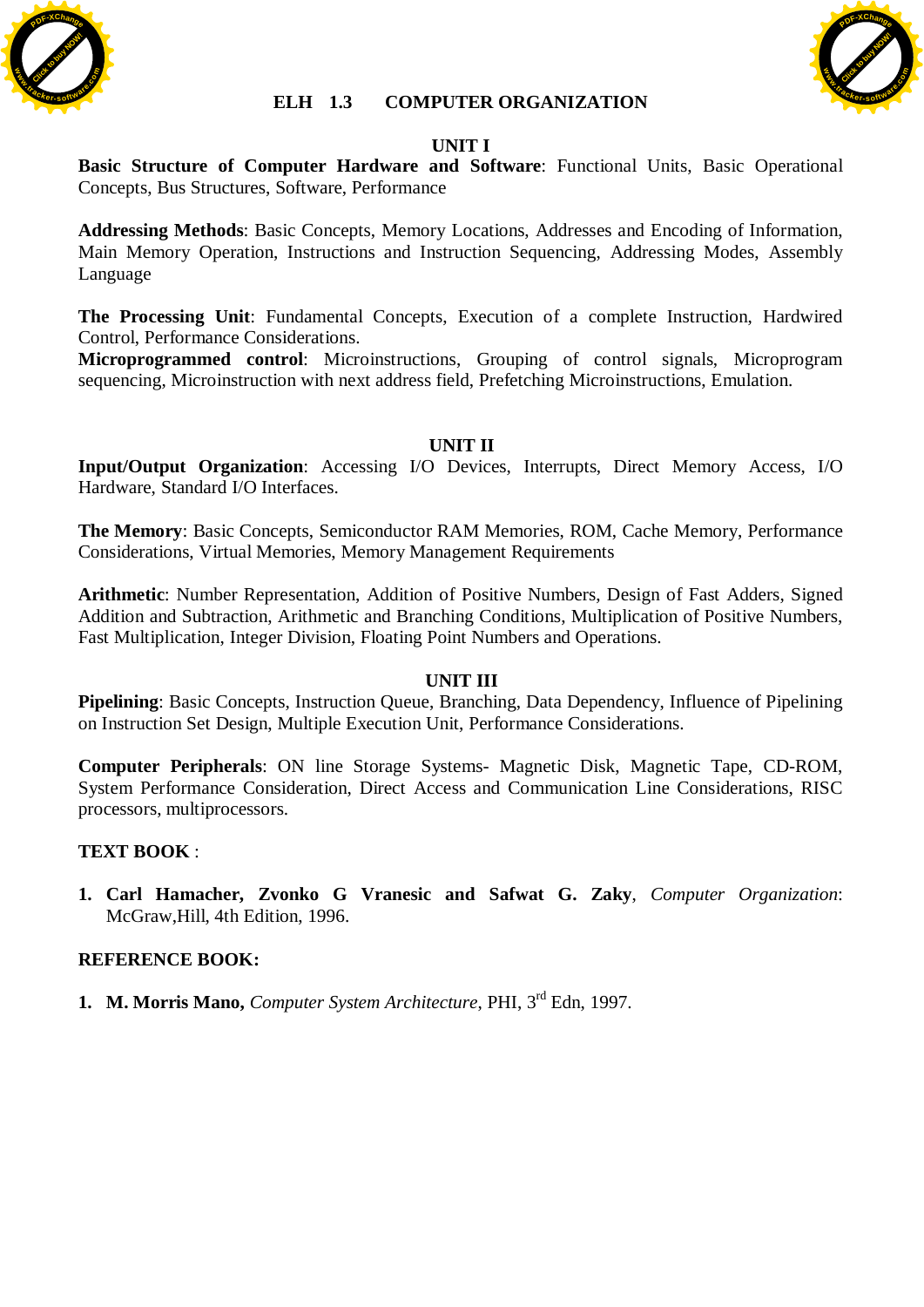





## **UNIT I**

Introduction: Definition of signals and systems, overview of specific systems, classification of signals, basic operation of signals, elementary signals, systems viewed as interconnections of operations, properties of systems.

**Time domain representations for Linear Time Invariant (LTI) systems**: Introduction, convolution, impulse response representation for LTI systems, properties of impulse r esponse representation for LTI systems, differential and difference equations, representation of LTI systems, block diagram representations

## **UNIT II**

**Fourier representation of signals:** Discrete time periodic signals, Discrete Time Fourier Series (DTFS), continuous time periodic signals, Fourier series, discrete time non periodic signals, Fourier transforms, properties of Fourier representations

**Application of Fourier representations:** Fourier transform representations for periodic signals, convolution and modulations Fourier transform representation for discrete time signals, sampling, reconstruction of continuous time signals

### **UNIT III**

**Z, Transforms:** Introduction, Z-transform, properties of Region of Convergence (ROC), Properties of Z - transforms, inversion of Z- transforms, transform analysis of LTI systems, unilateral Z, transforms

### **TEXT BOOKS:**

**1. Simon Haykin, Barry Van Veen**, "Signals and Systems", John Wiley & Sons (Asia) Pvt. Ltd. 2002.

- **1. John G Proakis and Dinitris G Manolakis**, Digital Signal Processing, Principles Algorithms and Applications, PHI, 3rd edn. 1997
- **2. A P Oppenheim and Wilsky**, Signal Systems, Prentice Hall India, 1992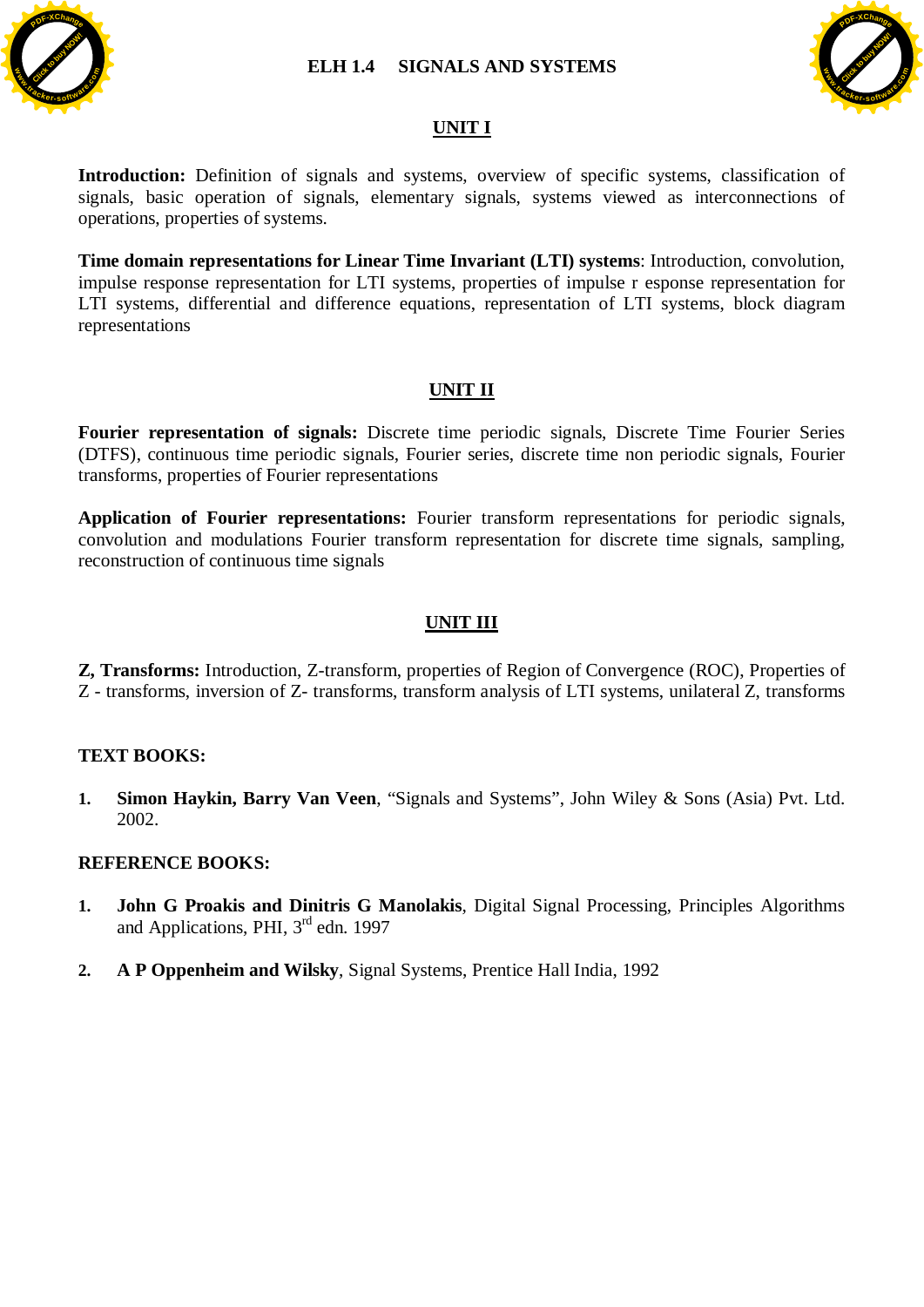



# **ELP - 1. 5 ANALOG AND DIGITAL ELECTRONICS LAB**

- 1. Simplification, realization of Boolean expressions using logic gates/Universal gates.
- 2. Realization of Half/Full adder and Half/Full Subtractors using logic gates.
- 3. (i) Realization of parallel adder/Subtractors using 7483 chip (ii) BCD to Excess-3 code conversion and vice versa.
- 4. Realization of Binary to Gray code conversion and vice versa
- 5. MUX/DEMUX use of 74153, 74139 for arithmetic circuits and code converter.
- 6. Realization of One/Two bit comparator and study of 7485 magnitude comparator.
- 7. Use of a) Decoder chip to drive LED display and b) Priority encoder.
- 8. Truth table verification of Flip-Flops: (i) JK Master slave (ii) T type and (iii) D type.
- 9. Realization of 3 bit counters as a sequential circuit and MOD N counter design (7476, 7490, 74192, 74193).
- 10. Shift left; Shift right, SIPO, SISO, PISO, PIPO operations using 74S95
- 11. Diode VI Characteristics: PN Diode, Zener Diode and Varactor Diode
- 12. Transistor Characteristics: PNP and NPN
- 13. FET Characteristics
- 14. Transistor Amplifier.

# **ELP 1.6 Programming in C and Data Structures Lab**

List of programs

- **1.** Programs on structures and pointers
- **2.** File handling opening, closing, copying etc
- **3.** Array implementation of stack, Queue,
- **4.** Recursion programs
- **5.** Programs to convert prefix to postfix, evaluation of postfix.
- **6.** Insertion, deletion and display of elements in stack ,Queue.
- **7.** Inserting and deletion of nodes in linked list and tree.
- **8.** Searching sorting techniques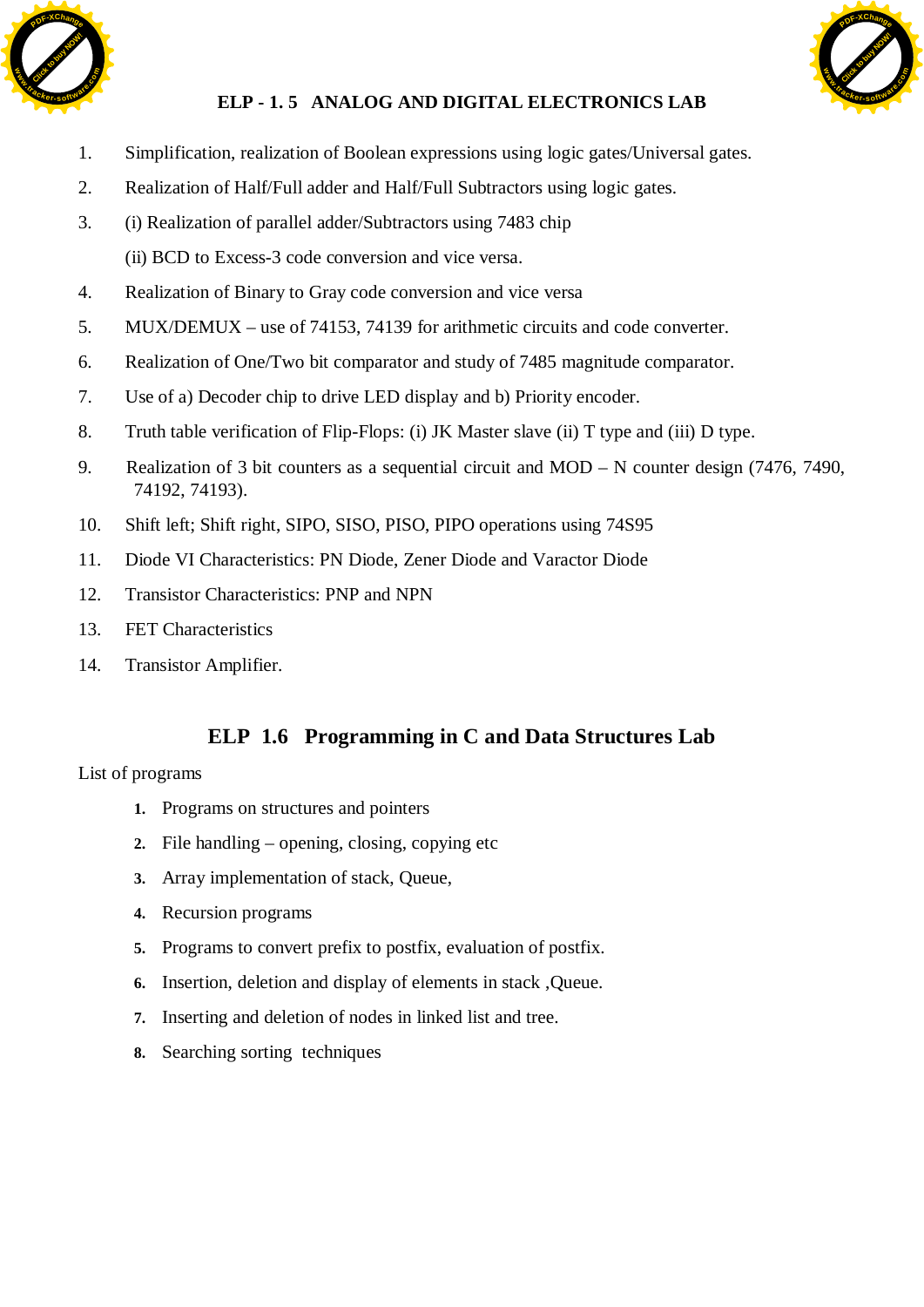



# **UNIT I**

**Introduction:** Microprocessors and microcontroller. Introduction, Microprocessors and Microcontrollers, A Microprocessors survey. RISC & CISC CPU Architectures, Harvard & Von-Neumann CPU architecture

**Architecture of the 8088 and 8086 Microprocessors**: Internal Architecture, Software model, Memory Address Space and Data organization, Data types, Segment Registers and Memory Segmentation, Instruction Pointer, Data Registers, Pointer and Index Registers, Generating a Memory Address, The Stack, Input/Output Address Space, Addressing modes.

**Programming:** Data Transfer, Arithmetic, Logic-Shift-Rotate, Flag Control, Compare, Jump, Subroutine and Subroutine-Handling, Loop and Loop-Handling, String and String-Handling Instructions.

**The 8051 Architecture:** Introduction, 8051 Microcontroller Hardware, Input / Output Pins, Ports and Circuits External Memory, Counter and Timers, Serial Data Input / Output, Interrupts

## **UNIT II**

**Addressing Modes and Operations:** Introduction, Addressing modes, External data Moves, Code Memory, Read Only Data Moves / Indexed Addressing mode, PUSH and POP Opcodes, Data exchanges, Example Programs; Byte level logical Operations, Bit level Logical Operations, Rotate and Swap Operations, Example Programs. Arithmetic Operations: Flags, Incrementing and Decrementing, Addition, Subtraction, Multiplication and Division, Decimal Arithmetic, Example Programs.

**Jump and Call Instructions:** The JUMP and CALL Program range, Jumps, calls and Subroutines, Interrupts and Returns, More Detail on Interrupts, Example Problems

## **UNIT III**

**Timer / Counter Programming in 8051:** Programming 8051 Timers, Counter Programming,

**8051 Serial Communication:** Basics of Serial Communication, 8051 connections to RS-232, 8051 Serial communication Programming, Programming the second serial port,

**Interrupts Programming:** 8051 Interrupts, Programming Timer Interrupts, Programming External Hardware Interrupts, Programming the Serial Communication Interrupts, Interrupt Priority in the 8051/52, Interrupt programming in C 10 Hrs

**8051 Interfacing and Applications:** Interfacing 8051 to LCD, Keyboard, parallel and serial ADC, DAC, Stepper motor interfacing, DC motor interfacing and PWM 6Hrs

## **TEXT BOOKS:**

- 1. "The 8051 Microcontroller Architecture, Programming & Applications", 2e Kenneth J. Ayala ;, Penram International, 1996 / Thomson Learning 2005
- 2. "The 8051 Microcontroller and Embedded Systems using assembly and C "-, Muhammad Ali Mazidi and Janice Gillespie Mazidi and Rollin D. McKinlay; PHI, 2006 / Pearson, 2006

## REFERENCE BOOKS:

1. "Programming and Customizing the 8051 Microcontroller" Predko ;–, TMH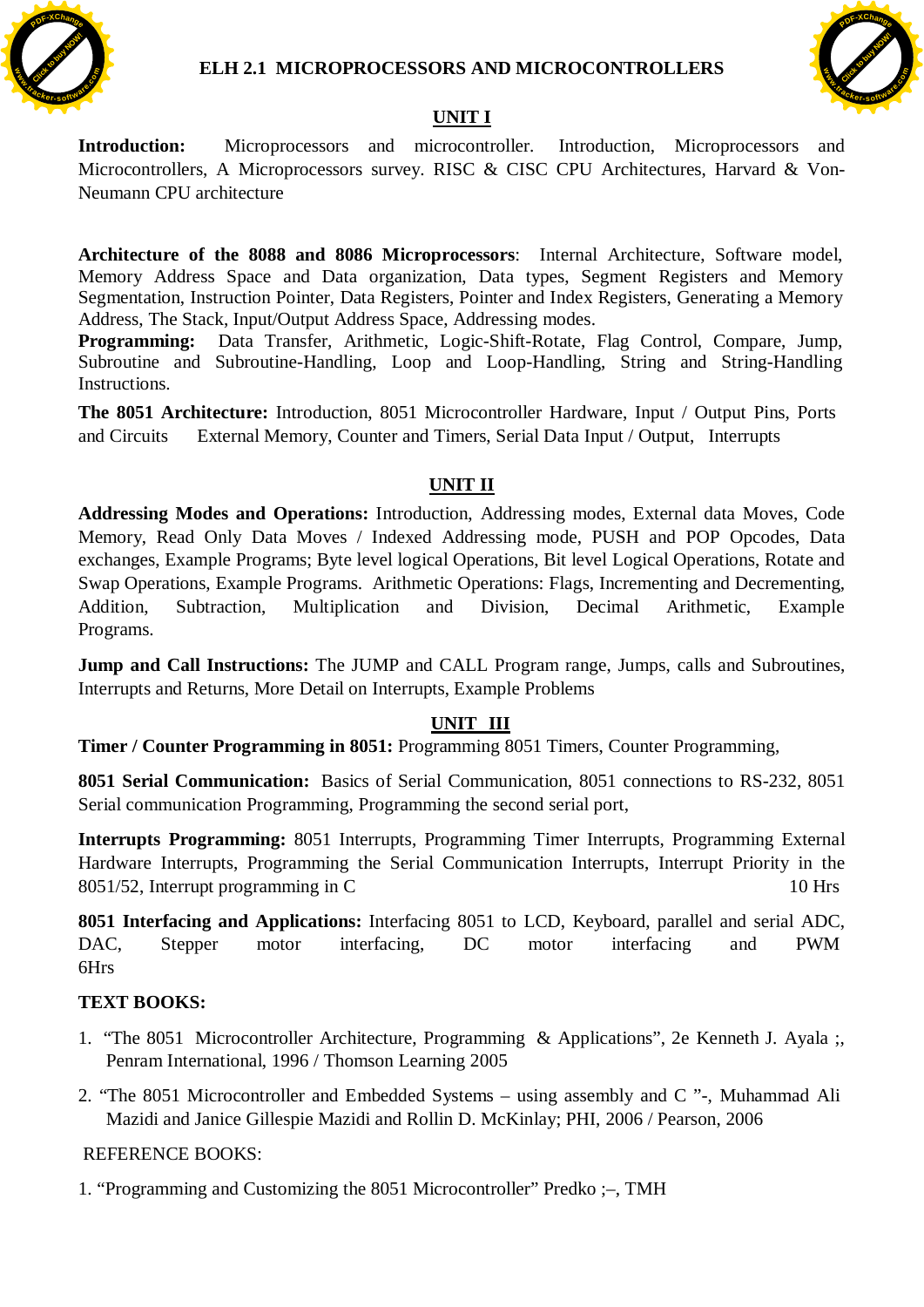## **ELH 2.2 DIGITAL SIGNAL PROCESSING**





# **UNIT I**

**Discrete Time Signals In Frequency domain:** Discrete Time Fourier Transform (DTFT**) Discrete Fourier transform (DFT):** Introduction, Definition of DFT: Linearity, Circular shift of a sequence, Symmetry properties, Circular convolution, Linear convolution using DFT. **Computation DFT:**  Introduction to FFT, Decimation-in-time FFT algorithm and in-place computations, and Decimationin-frequency FFT algorithm and in-place computations,

LTI DTS in Frequency domain, transfer function, frequency response

#### **UNIT II**

**Digital Filters:** simple digital filters, All pass functions, complimentary transfer functions, digital two pairs, Sampling and reconstruction.

**Analog Filter Design:** The filter problem, maximally flat low-pass filter approximation, Chebyshev Filter approximation, Frequency transformation.

**Digital Filter Structures:** Direct, parallel, cascade, ladder and lattice for IIR, Possible realizations for FIR, including pollyphase, all pass structures, tunable filters

## **UNIT III**

#### **Digital Filter Design:**

IIR Filter Design: using Impulse invariance and Bi Linear transformations,Spectral transformations, FIR Filter Design:using winnowing ,frequency sampling and computer aids. Difference between IIR and FIR

#### **Text books:**

1) "Digital Signal Processing", Rabiner and Gold, Prentice Hall of India Ltd.

2) "Network Analysis and Synthesis", F.F. Kuo, John Wiley & Sons,  $7<sup>th</sup>$  Edition.

#### **Reference books:**

1) "Digital Signal Processing", Proakis, Prentice Hall of India Ltd.

2) "Digital Signal Processing", Sanjit. K. Mitra, Tata-McGraw Hill.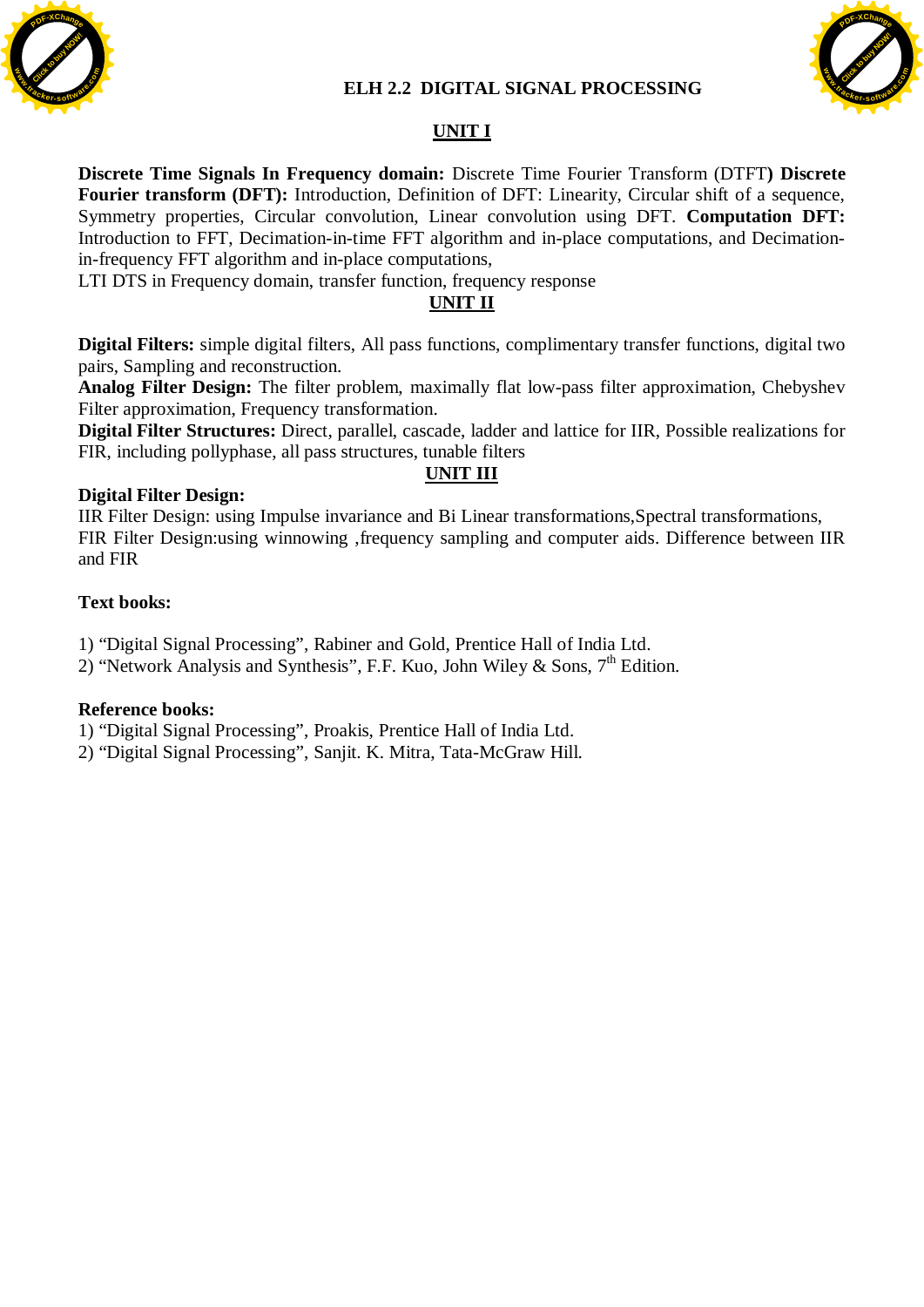

#### **ELH 2.3 CONTROL SYSTEM**





**Modeling of Systems:** The control system, Mathematical models of physical systems – Introduction, Differential equations of physical systems – Mechanical systems, Friction, Translational systems (Mechanical accelerometer, Levered systems excluded), Rotational systems, Gear trains, Electrical systems, Analogous systems

**Block diagrams and signal flow graphs**: Transfer functions, Block diagram algebra, Signal Flow graphs (State variable formulation excluded),

**Time Response of feed back control systems**:Standard test signals, Unit step response of First and second order systems, Time response specifications, Time response specifications of second order systems, steady – state errors and error constants.

### **UNIT II**

**Stability analysis:** Concepts of stability, Necessary conditions for Stability, Routh- stability criterion, Relative stability analysis; More on the Routh stability criterion

**Root–Locus Techniques**: Introduction, The root locus concepts, Construction of root loci.

## **UNIT III**

**Stability in the frequency domain:** Mathematical preliminaries, Nyquist Stability criterion, (Inverse polar plots excluded), Assessment of relative stability using Nyquist criterion, (Systems with transportation lag excluded).

Introduction to State variable analysis: Concepts of state, state variable and state models for electrical systems, Solution of state equations.

### **TEXT BOOK :**

**1. J. Nagarath and M.Gopal**, "Control Systems Engineering", New Age International (P) Limited, Publishers, Fourth edition – 2005

- 1. **"Modern Control Engineering ", K**. Ogata, Pearson Education Asia/ PHI, 4<sup>th</sup> Edition, 2002.
- 2. **"Concepts of Control Systems",** P. S. Satyanarayana; Dynaram publishers, B'lore, 2001
- 3. **"Control Systems Principles and Design",** M. Gopal, TMH, 1999
- 4. **"Feedback control system analysis and synthesis",** J. J. D'Azzo and C. H. Houpis; McGraw Hill, International student Edition.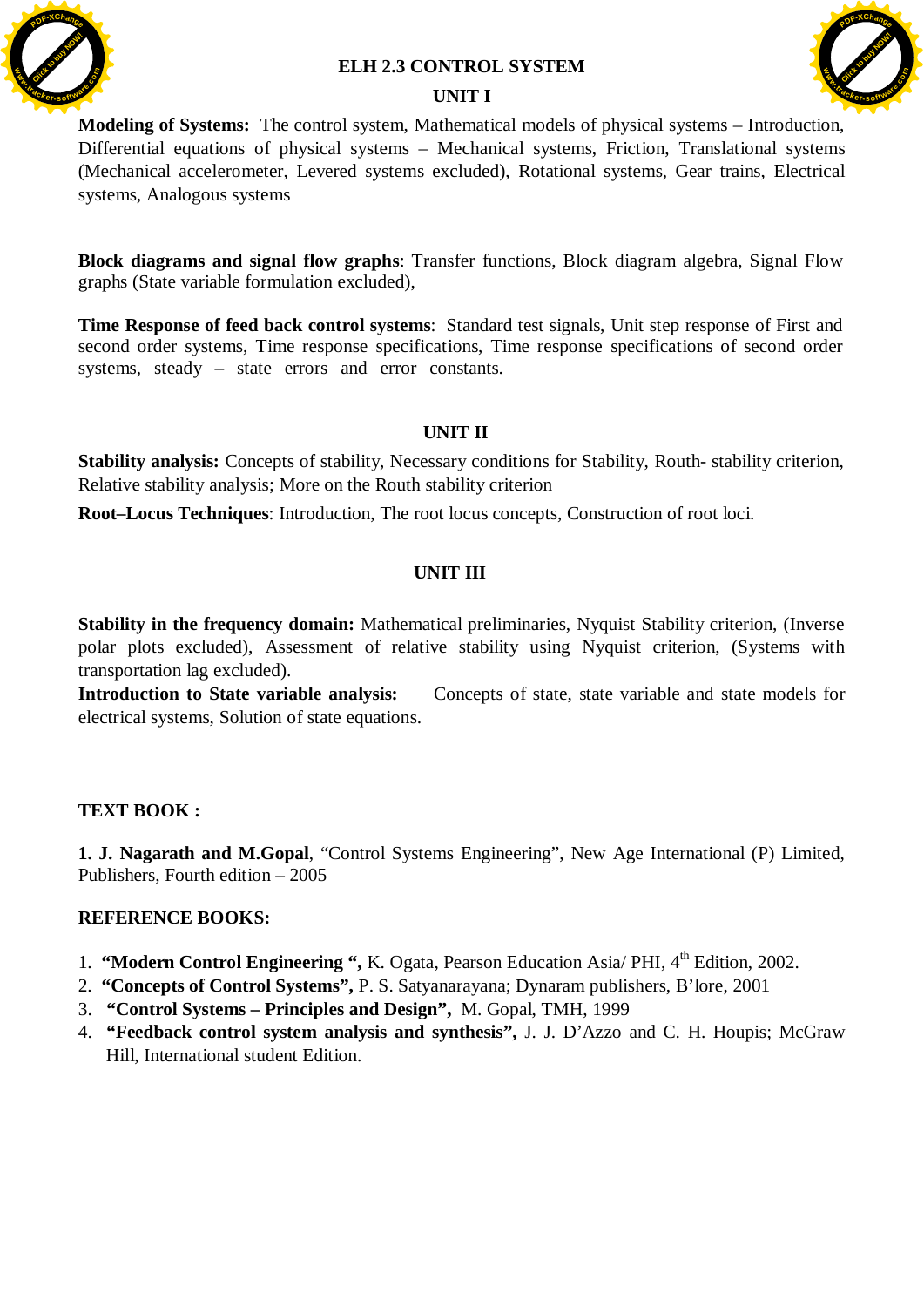

## **ELS 2.4.1 EM THEORY, MICROWAVE DEVICES AND RADARS**



## **UNIT I**

**Magnetostatics:** Biot, Savart's Law, Ampere's law, Scalar and Vector Magnetic Potentials **Maxwell's equations:** Modifications of static field equations for time varying fields, continuity equations, Maxwell's equation in differential, integral and word statements forms, condition at a boundary surface using Maxwell's equations

**Electromagnetic waves**: Wave propagation-electric and magnetic wave equations, uniform plane wave, relation between E&H for a uniform plane wave, solution of a wave equation for a uniform plane wave, uniform plane wave in conducting medium, low loss dielectric medium, perfect dielectric medium, intrinsic impedance of dielectric and conducting mediums, derivation of propagation constant, attenuation constant, phase velocity and wave length, polarization of plane waves, linear, elliptic, circular polarization

**Poynting vector and power flow:** Poynting theorem and applications, instantaneous, average and complex poynting vector

# **UNIT II**

**MICROWAVE TRANSMISSION LINES:** Introduction, transmission lines equations and solutions, reflection and transmission coefficients, standing waves and SWR, line impedance and line admittance. Smith chart, impedance matching using single stubs, Microwave coaxial connectors.

**MICROWAVE WAVEGUIDES AND COMPONENTS:** Introduction, rectangular waveguides, circular waveguides, microwave cavities, microwave hybrid circuits, directional couplers, circulators and isolators.

**MICROWAVE DIODES**, Transfer electron devices: Introduction, GUNN effect diodes – GaAs diode, RWH theory, Modes of operation, Avalanche transit time devices: READ diode, IMPATT diode, BARITT diode, Parametric amplifiers Other diodes: PIN diodes, Schottky barrier diodes.

## **UNIT III**

**AN INTRODUCTION TO RADAR:** Basic Radar, The simple form of the Radar equation, Radar block diagram, Radar frequencies, application of Radar, the origins of Radar.

**MTI AND PULSE DOPPLER RADAR:** Introduction to Doppler and MTI Radar, delay line Cancellers, digital MTI processing, Moving target detector, pulse Doppler Radar.

## **TEXT BOOKS**:

**1.Microwave Devices and circuits**- Liao / Pearson Education.

**2.Introduction to Radar systems-Merrill I Skolnik, 3<sup>rd</sup> Ed, TMH, 2001.** 

**3.Microwave Engineering** – Annapurna Das, Sisir K Das TMH Publication, 2001.

- 1. **Microwave Engineering** David M Pozar, John Wiley, 2e, 2004.
- 2. **J D Kraus, '***Antennas*', 2nd Edition, Tata Mc Graw Hill
- **3. E C Jordan,** '*Electro magnetic waves radiating systems'*,, Prentice Hall India,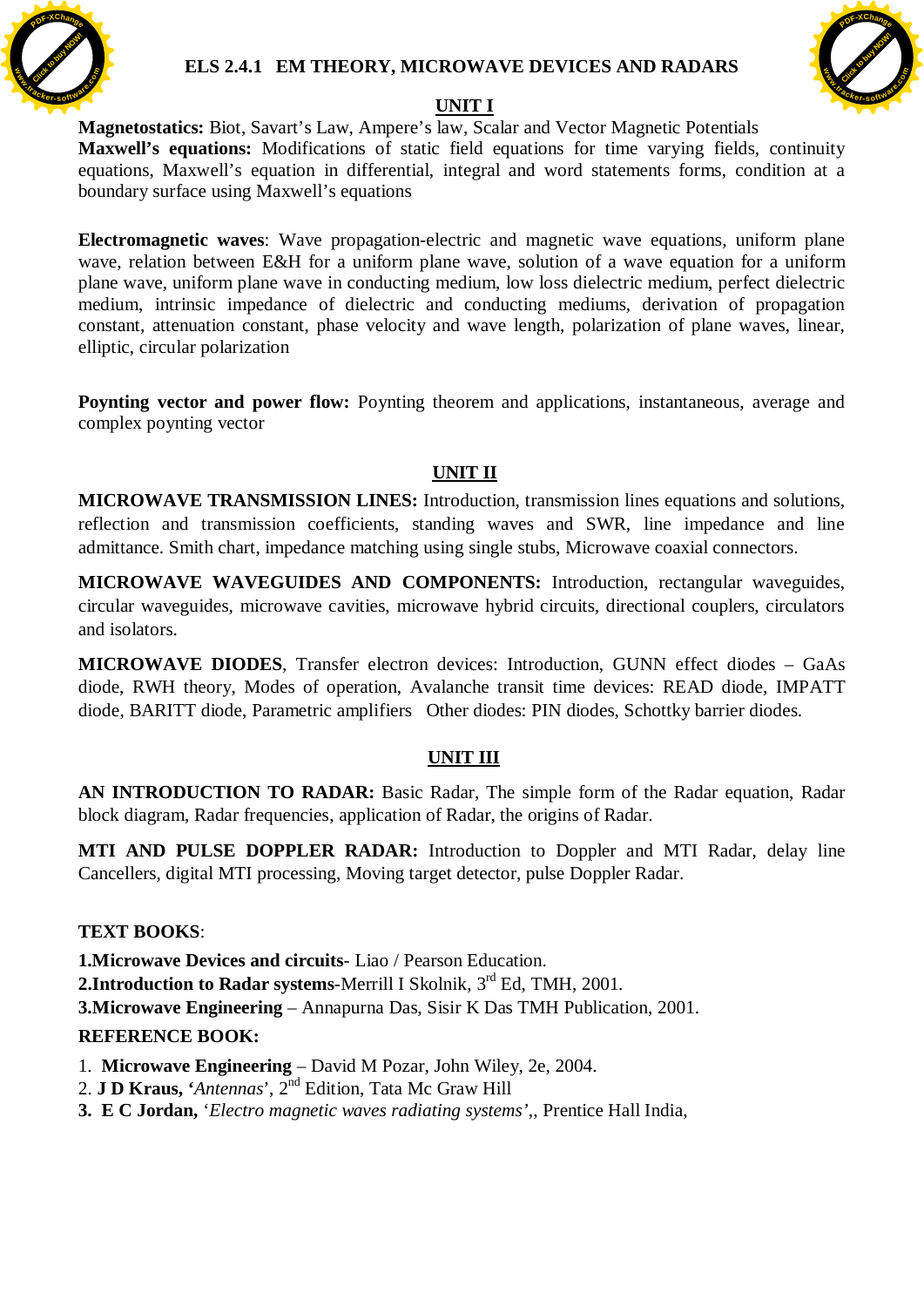## **ELS 2.4.2 NETWORK ANALYSIS**



# [Click to buy NOW!](http://www.tracker-software.com/buy-now) **<sup>P</sup>DF-XChang<sup>e</sup> w .tracker-software.co<sup>m</sup>**

# **UNIT I**

#### **Introduction:**

**Review of Kirchoff's laws:** Node voltage analysis and mesh voltage analysis, network solutions using first order differential equation, initial conditions in networks.

 Practical sources, Source transformations, Network reduction using Star – Delta transformation, Loop and node analysis With linearly dependent and independent sources for DC and AC networks, Concepts of super node and super mesh

**Network Topology:** Graph of a network, Concept of tree and co-tree, incidence matrix, tie-set, tie-set and cut-set schedules, Formulation of equilibrium equations in matrix form, Solution of resistive networks, Principle of duality**.** 

## **UNIT II**

**Network Theorems – 1:** Superposition, Reciprocity and Millman's theorems

**Network Theorems - II:**Thevinin's and Norton's theorems; Maximum Power transfer theorem

**Resonant Circuits:** Series and parallel resonance, frequency-response of series and Parallel circuits, Q –factor, Bandwidth.

**Transient behavior and initial conditions**: Behavior of circuit elements under switching condition and their Representation, evaluation of initial and final conditions in RL, RC and RLC circuits for AC and DC excitations.

## **UNIT III**

**Laplace Transformation & Applications** : Solution of networks, step, ramp and impulse responses, waveform Synthesis

**Two port network parameters:** Definition of z, y, h and transmission parameters, modeling with these parameters, relationship between parameters sets **16 Hrs**

### **Textbooks:**

- 1. Network Analysis: Van Valkenburg, PHI, 2003
- 2. Networks and systems: Roy Choudhury D, New Age International, 2004

### **References:**

1. : Joseph Edminister: Electric circuits, Schaum's series-Mc Graw Hill.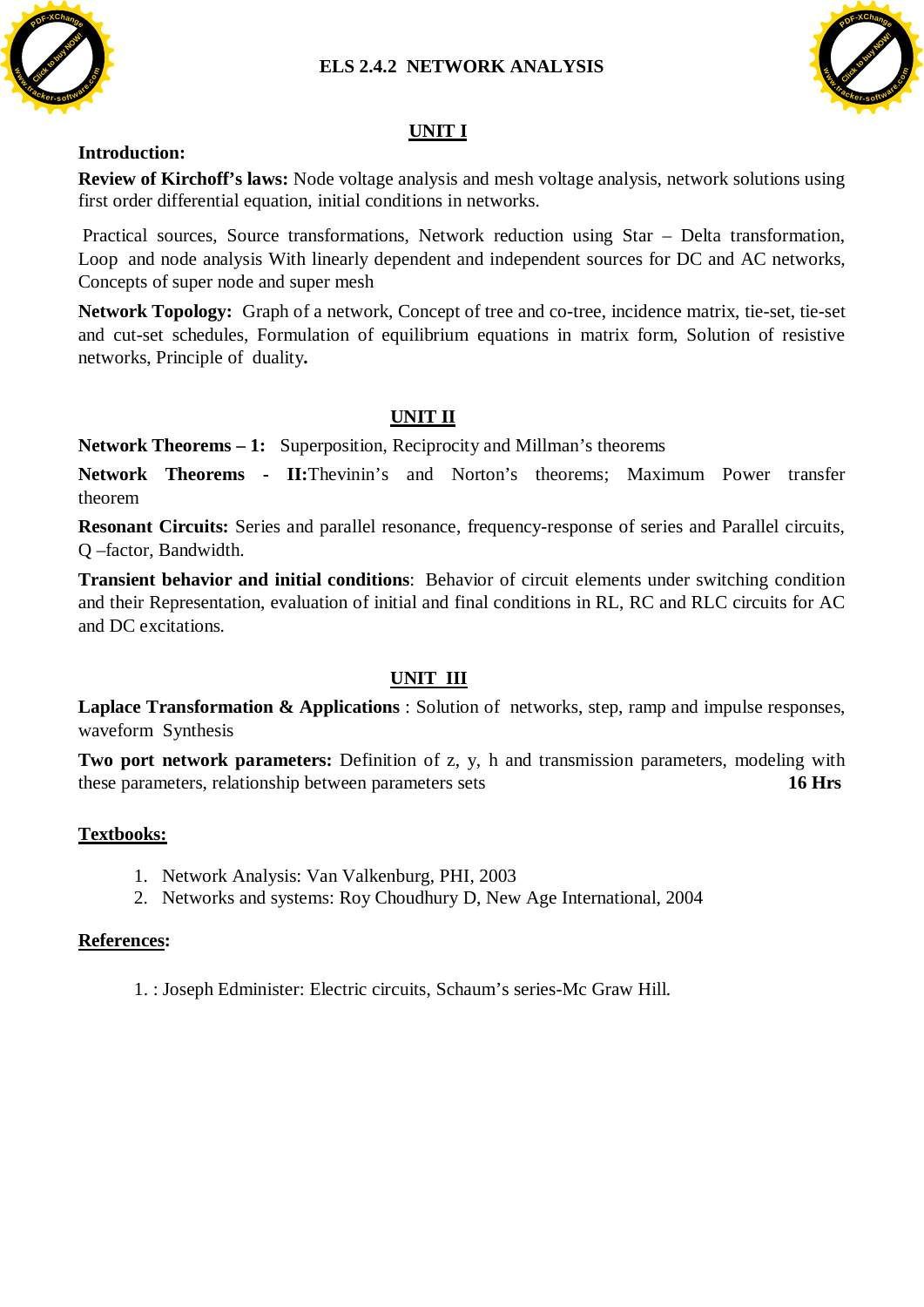

#### **UNIT I**



**SEMICONDUCTOR DIODES AND APPLICATIONS:** p-n junction diode, Characteristics and Parameters, Diode approximations, DC load line, Temperature dependence of p-n characteristics, AC equivalent circuits, Zener diodes Half-wave diode rectifier, Ripple factor, Full-wave diode rectifier, Other full-wave circuits, Shunt capacitor - Approximate analysis of capacitor filters, Power supply performance, Zener diode voltage regulators,

**TRANSISTORS:** Bipolar Junction transistor, Transistor Voltages and currents, amplification, Common Base, Common Emitter and Common Collector Characteristics, DC Load line and Bias Point.

**BIASING METHODS**: Base Bias, Collector to Base Bias, Voltage divider Bias, Comparison of basic bias circuits, Bias circuit design, Thermal Stability of Bias Circuits (Qualitative discussions only).

**OTHER DEVICES:** Silicon Controlled Rectifier (S.C.R), SCR Control Circuits, More S.C.R applications; Unijunction transistor, UJT applications, Junction Field effect Transistors(Exclude Fabrication and Packaging), JFET Characteristics, FET Amplifications,

#### **UNIT II**

**AMPLIFIERS & OSCILLATORS:** Decibels and Half power points, Single Stage CE Amplifier and Capacitor coupled two stage CE amplifier(Qualitative discussions only), Series voltage negative feedback and Additional effects of Negative feed back(Qualitative discussions only), The Barkhausen Criterion for Oscillations, BJT RC phase shift oscillator, Hartley ,Colpitts and crystal oscillator ( Qualitative discussions only).

**INTRODUCTION TO OPERATIONAL AMPLIFIERS:** Ideal OPAMP, Saturable property of an OP AMP inverting and non inverting OPAMP circuits, need for OPAMP, Characteristics and applications - voltage follower, addition, subtraction, integration, differentiation; Numerical examples as applicable Cathode Ray Oscilloscope (CRO)

### **TEXTBOOKS:**

1. Electronic Devices and Circuits: David. A. Bell; PHI, New Delhi,

2004

2. Electrical and Electronics & Computer Engineering for Scientists and

Engineers Second Edition -K.A. Krishnamurthy & M.R. Raghuveer- New

Age International Publishers (Willey Eastern) 2001

### **REFERENCEBOOKS:**

1. Electronic Devices and Circuits: Jacob Millman, Christos C. Halkias TMH, 1991 Reprint 2001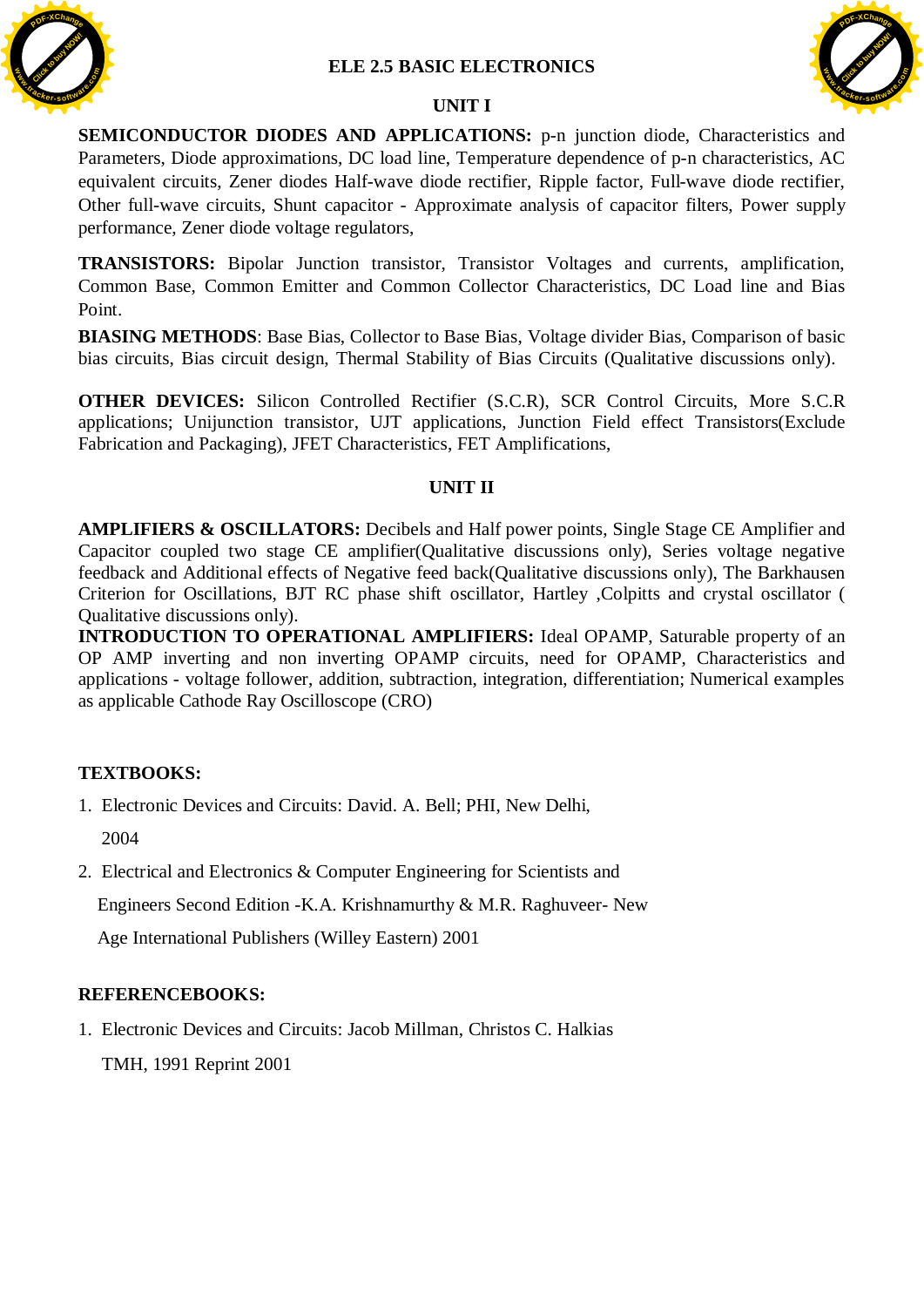## **ELP 2.6 MICROCONTROLLER LAB**





**<sup>P</sup>DF-XChang<sup>e</sup>**

**www**

# **I. PROGRAMMING**

- 1. Data Transfer Block move, Exchange, Sorting, Finding largest element in an array.
- 2. Arithmetic Instructions Addition/subtraction, multiplication and division, square, Cube (16 bits Arithmetic operations – bit addressable).
- 3. Counters.
- 4. Boolean & Logical Instructions (Bit manipulations).
- 5. Conditional CALL & RETURN.
- 6. Code conversion: BCD ASCII; ASCII Decimal; Decimal ASCII; HEX Decimal and Decimal - HEX.
- 7. Programs to generate delay, Programs using serial port and on-Chip timer / counter.

## **II. INTERFACING:**

Write C programs to interface 8051 chip to Interfacing modules to develop single chip solutions.

- 8. Simple Calculator using 6 digit seven segment display and Hex Keyboard interface to 8051.
- 9. Alphanumeric LCD panel and Hex keypad input interface to 8051.
- 10. External ADC and Temperature control interface to 8051.
- 11. Generate different waveforms Sine, Square, Triangular, Ramp etc. using DAC interface to 8051; change the frequency and amplitude.
- 12. Stepper and DC motor control interface to 8051.
- 13.. Elevator interface to 8051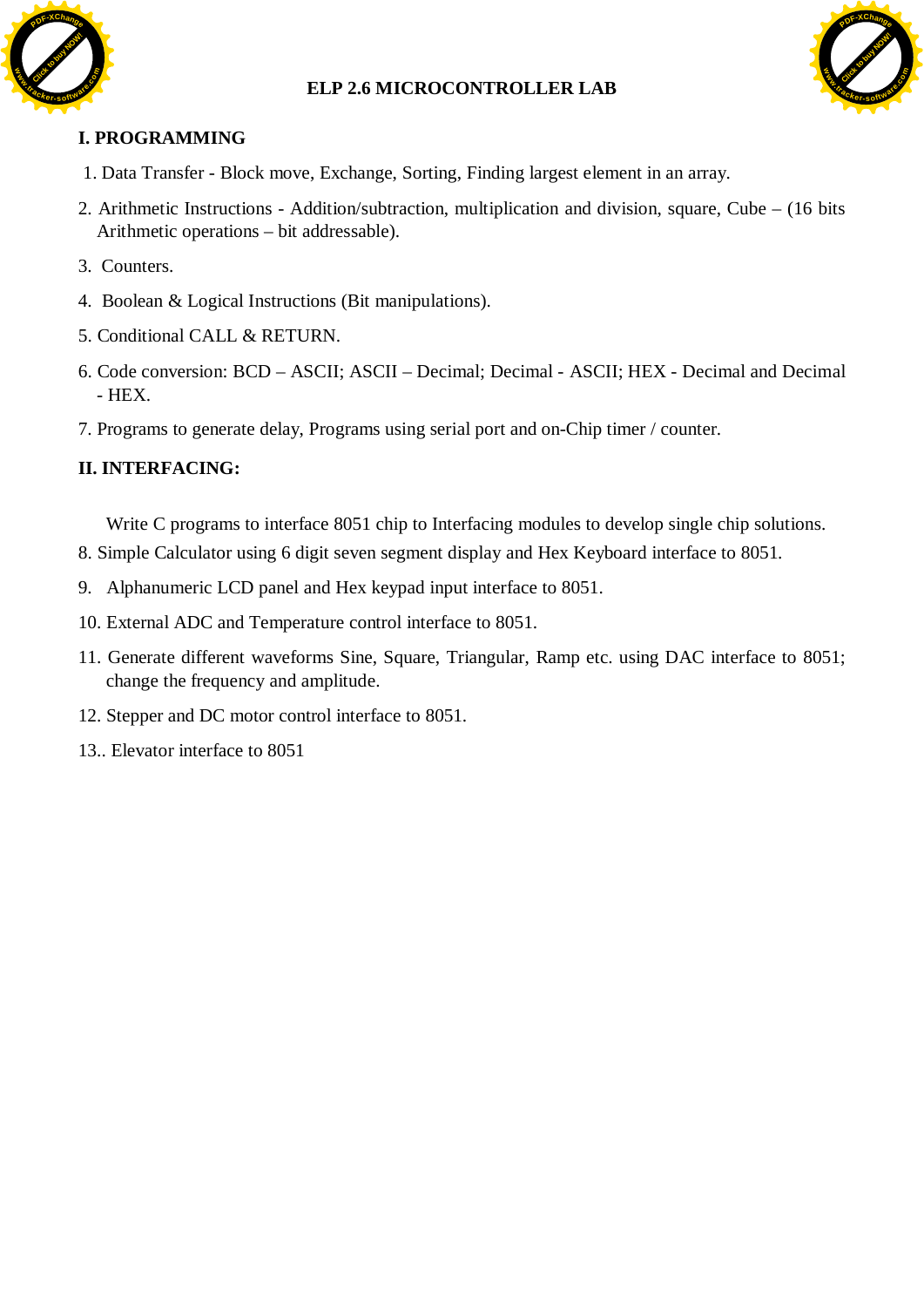



# **ELP 2.7 DSP LAB**

# **LIST OF EXPERIMENTS USING MATLAB / SCILAB / OCTAVE / WAB**

- 1. Verification of Sampling theorem.
- 2. Impulse response of a given system
- 3. Linear convolution of two given sequences.
- 4. Circular convolution of two given sequences
- 5. Autocorrelation of a given sequence and verification of its properties.
- 6. Cross correlation of given sequences and verification of its properties.
- 7. Solving a given difference equation.
- 8. Computation of N point DFT of a given sequence and to plot magnitude and phase spectrum.
- 9. Linear convolution of two sequences using DFT and IDFT.
- 10. Circular convolution of two given sequences using DFT and IDFT
- 11. Design and implementation of FIR filter to meet given specifications.
- 12. Design and implementation of IIR filter to meet given specifications.

## **B. LIST OF EXPERIMENTS USING DSP PROCESSOR**

- 1. Linear convolution of two given sequences.
- 2. Circular convolution of two given sequences.
- 3. Computation of N- Point DFT of a given sequence
- 4. Realization of an FIR filter (any type) to meet given specifications .The input can be a signal from function generator / speech signal.
- 5. Audio applications such as to plot time and frequency (Spectrum) display of Microphone output plus a cosine using DSP. Read a wav file and match with their respective spectrograms
- 6. Noise: Add noise above 3kHz and then remove; Interference suppression using 400 Hz tone.
- 7. Impulse response of first order and second order system

- 1. **Digital signal processing using MATLAB** Sanjeet Mitra, TMH, 2001
- 2. **Digital signal processing using MATLAB** J. G. Proakis & Ingale, MGH, 2000
- 3. **Digital Signal Processors**, B. Venkataramani and Bhaskar, TMH,2002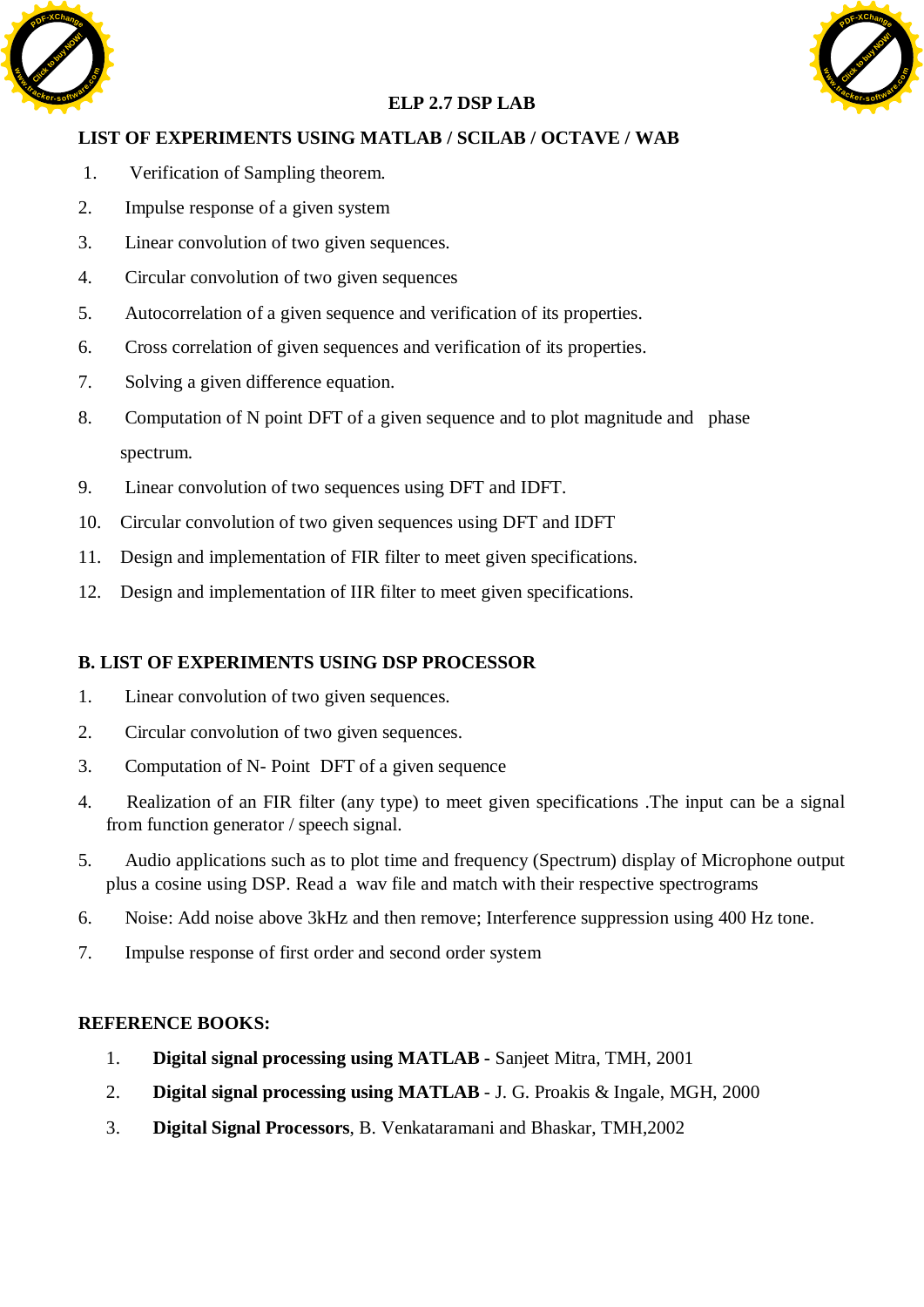

#### **ELH 3.1 ADVANCED COMMUNICATION SYSTEM**

## **UNIT - 1**



Basic signal processing operations in digital communication. Sampling Principles: Sampling Theorem, Quadrature sampling of Band pass signal, Practical aspects of sampling and signal recovery

PAM, TDM. Waveform Coding Techniques, PCM, Quantization noise and SNR, robust quantization.

DPCM, DM, applications. Base-Band Shaping for Data Transmission, Discrete PAM signals, power spectra of discrete PAM signals.

ISI, Nyquist's criterion for distortion less base-band binary transmission, correlative coding, eye pattern, base-band M-ary PAM systems, adaptive equalization for data transmission

### **UNIT II**

**DIGITAL MODULATION TECHNIQUES:** Digital Modulation formats, Coherent binary modulation techniques, Coherent quadrature modulation techniques. Non-coherent binary modulation techniques.

Detection and estimation, Model of DCS, Gram-Schmidt Orthogonalization procedure, geometric interpretation of signals, response of bank of correlators to noisy input.

**OVERVIEW OF OPTICAL FIBER COMMUNICATION:** Introduction, Historical development, general system, advantages, disadvantages, and applications of optical fiber communication, optical fiber waveguides, Ray theory, cylindrical fiber (no derivations in article 2.4.4), single mode fiber, cutoff wave length, mode filed diameter. Optical Fibers: fiber materials, photonic crystal, fiber optic cables specialty fibers. **Communication**<br> **Communication**, Sampling Proteinbes Sampling Proteinbes Sampling<br>
Busic signal processing operations in digital communications. Sampling matigates: Sampling and<br>
Dardunture sampling of Band pass signal, P

**TRANSMISSION CHARACTERISTICS OF OPTICAL FIBERS:** Introduction, **A**ttenuation, absorption, scattering losses, bending loss, dispersion, Intra model dispersion, Inter model dispersion.

### **UNIT III**

**OPTICAL SOURCES AND DETECTORS:** Introduction, LED's, LASER diodes, Photo detectors, Photo detector noise, Response time, double hetero junction structure, Photo diodes, comparison of photo detectors.

**FIBER COUPLERS AND CONNECTORS:** Introduction, fiber alignment and joint loss, single mode fiber joints, fiber splices, fiber connectors and fiber couplers. **OPTICAL RECEIVER:** Introduction, Optical Receiver Operation.

**INTRODUCTION TO SATELLITE COMMUNICATION:** Definition of terms for earth orbiting satellites, orbital elements, apogee and perigee, kepler's laws, O perturbations, atmospheric drag, inclined orbits, side real time, orbital plane, geostationary orbit, antenna look angles.

**SPACE SEGMENT:** introduction, power supply subsystem, attitude control: spin stabilization, three axis body stabilization, state keeping, thermal control: TT&C Subsystem, transponders, wide band receiver, input demultiplexer, power amplifier, antenna subsystem.

### **TEXT BOOK:**

- 1. **Digital communications**, Simon Haykin, John Wiley, 2003.
- 2 **Optical Fiber Communication"**, Gerd Keiser, 4<sup>th</sup> Ed., MGH, 2008.
- **3. Dennis roody,** satellite communications, Tata M.graw Hills, 2001

### **REFERENCE BOOKS:**

1.**Digital and analog communication systems & An introduction to Analog and Digital**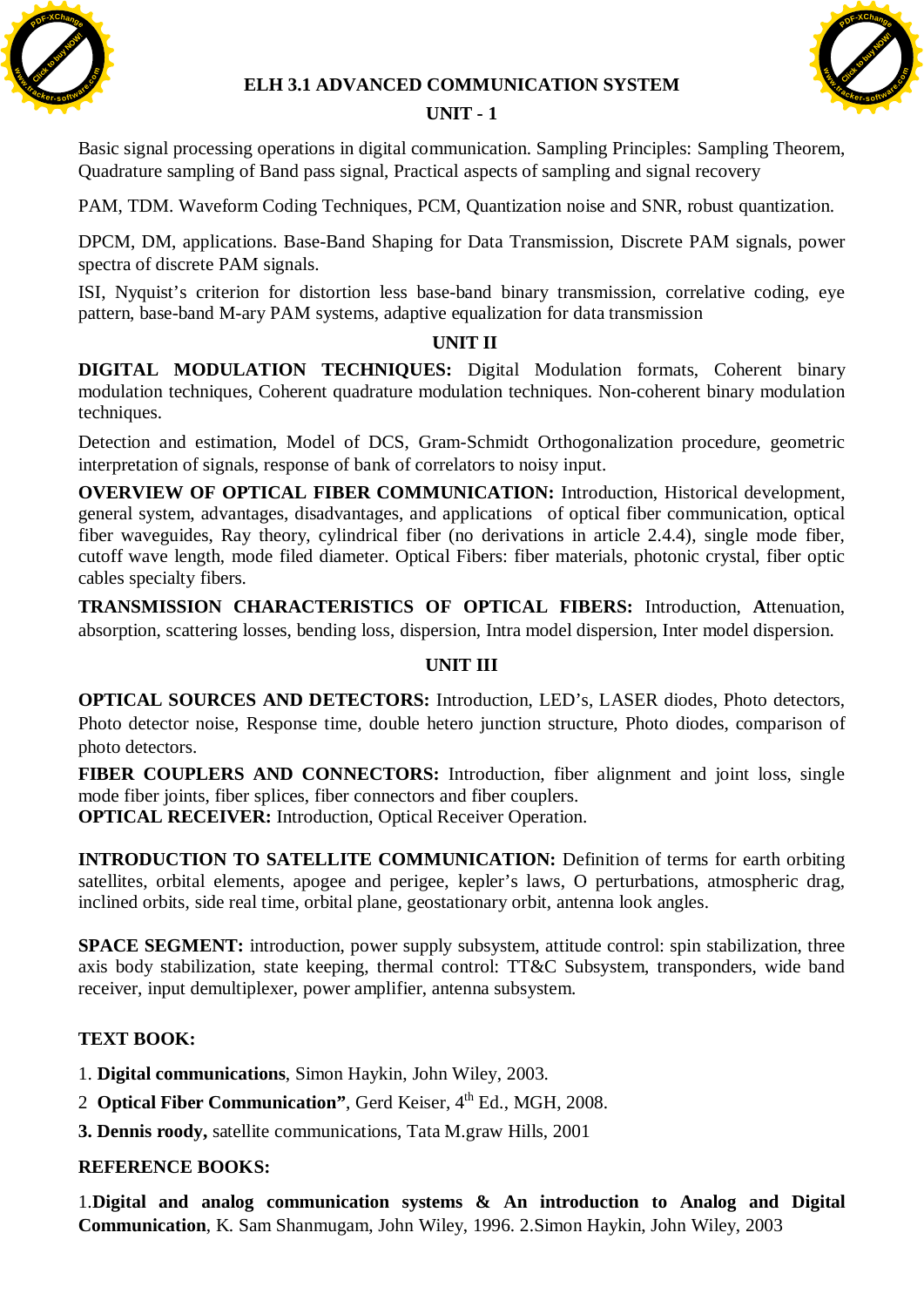

#### **ELH 3.2 DIGITAL SYSTEMS DESIGN USING VHDL**



## **UNIT I**

**INTRODUCTION:** VHDL description of combinational networks, Modeling flip-flops using VHDL, VHDL models for a multiplexer, Compilation and simulation of VHDL code, Modeling a sequential machine, Variables, Signals and constants, Arrays, VHDL operators, VHDL functions, VHDL procedures, Packages and libraries, VHDL model for a counter.

**DESIGNING WITH PROGRAMMABLE LOGIC DEVICES:** Read-only memories, Programmable logic arrays (PLAs), Programmable array logic (PLAs), Other sequential programmable logic devices (PLDs), Design of a keypad scanner.

**DESIGN OF NETWORKS FOR ARITHMETIC OPERATIONS:** Design of a serial adder with accumulator, State graphs for control networks, Design of a binary multiplier, Multiplication of signed binary numbers, Design of a binary divider.

## **UNIT II**

**DIGITAL DESIGN WITH SM CHARTS:** State machine charts, Derivation of SM charts, Realization of SM charts. Implementation of the dice game, Alternative realization for SM charts using microprogramming, Linked state machines.

**DESIGNING WITH PROGRAMMABLE GATE ARRAYS AND COMPLEX PROGRAMMABLE LOGIC DEVICES:** Xlinx 3000 series FPGAs, Designing with FPGAs, Xlinx 4000 series FPGAs, using a one-hot state assignment, Altera complex programmable logic devices (CPLDs), Altera FELX 10K series COLDs.

## **UNIT III**

**FLOATING - POINT ARITHMETIC:** Representation of floating-point numbers, Floating-point multiplication, Other floating-point operations.

**ADDITIONAL TOPICS IN VHDL:** Attributes, Transport and Inertial delays, Operator overloading, Multi-valued logic and signal resolution, IEEE-1164 standard logic, Generics, Generate statements, Synthesis of VHDL code, Synthesis examples, Files and Text IO.

**VHDL MODELS FOR MEMORIES AND BUSES:** Static RAM, A simplified 486 bus model, interfacing memory to a microprocessor bus.

Text Book

1.**Digital Systems Design using VHDL**, Charles H. Roth. Jr:, Thomson Learning, Inc, 2006. Reference:

1.**Fundamentals of Digital Logic Design with VHDL**, Stephen Brwon & Zvonko Vranesic, Tata McGrw-Hill, New Delhi,  $2<sup>nd</sup> Ed.$ , 2007

**2.Digital System Design with VHDL**, Mark Zwolinski, 2 Ed, Pearson Education., 2004

**3.Digital Electronics and Design with VHDL -** Volnei A Pedroni, Elsivier Science, 2009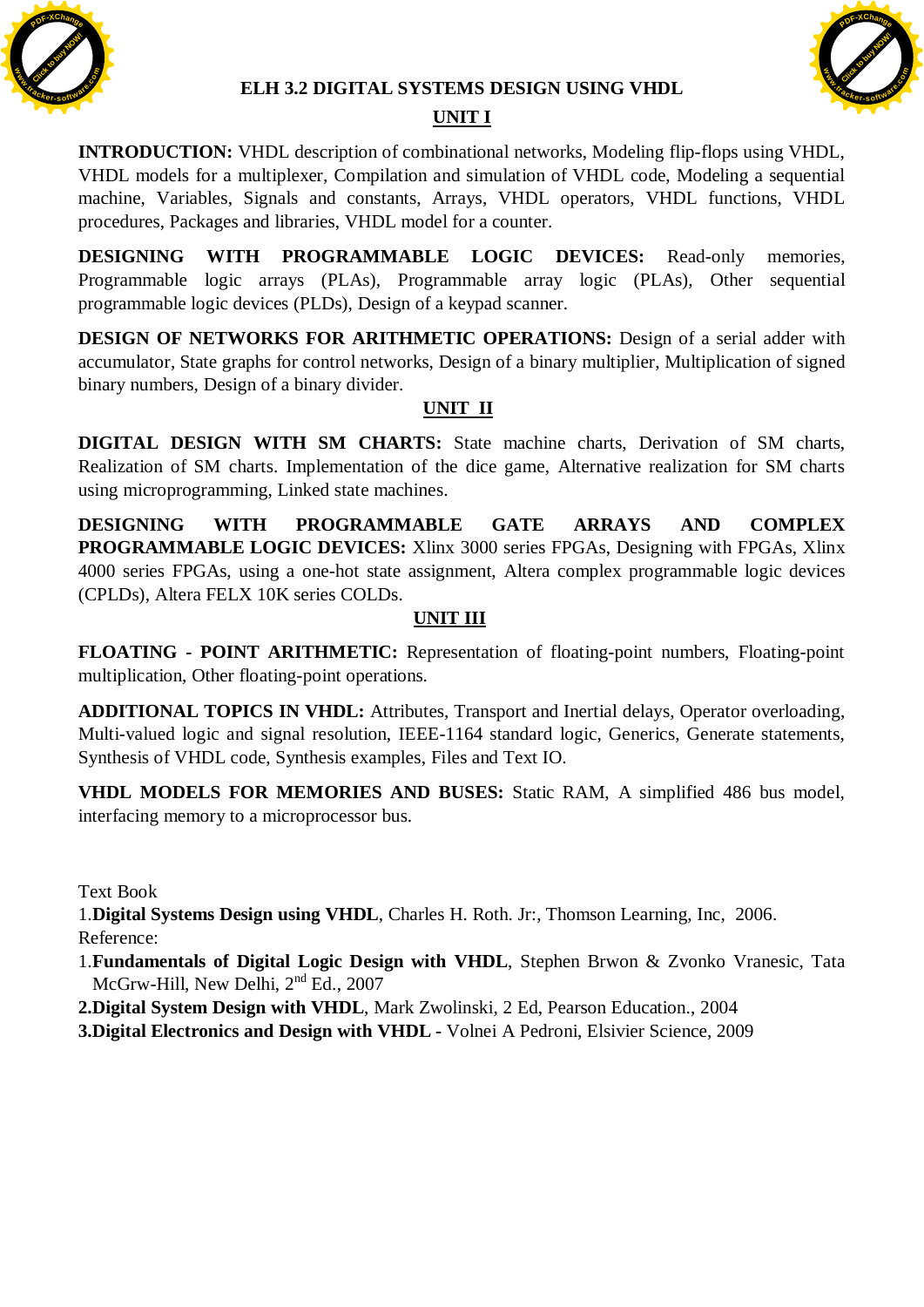

#### **ELH 3.3 EMBEDDED SYSTEM DESIGN**



# **UNIT I**

**INTRODUCTION:** Overview of embedded systems, embedded system design challenges, common design metrics and optimizing them. Survey of different embedded system design technologies, tradeoffs. Custom Single-Purpose Processors, Design of custom single purpose processors.

**SINGLE-PURPOSE PROCESSORS:** Hardware, Combinational Logic, Sequential Logic, RT level Combinational and Sequential Components, Optimizing single-purpose processors. Single-Purpose Processors: Software, Basic Architecture, Operation, Programmer's View, Development Environment, ASIPS.

Standard Single-Purpose Peripherals, Timers, Counters, UART, PWM, LCD Controllers, Keypad controllers, Stepper Motor Controller, A to D Converters, Examples .

# **UNIT II**

**MEMORY:** Introduction, Common memory Types, Compulsory memory, Memory Hierarchy and Cache, Advanced RAM. Interfacing, Communication Basics, Microprocessor Interfacing, Arbitration, Advanced Communication Principles, Protocolos - Serial, Parallel and Wireless.

**INTERRUPTS:** Basics - Shared Data Problem - Interrupt latency. Survey of Software Architecture, Round Robin, Round Robin with Interrupts - Function Queues - scheduling - RTOS architecture.

**INTRODUCTION TO RTOS:** Tasks - states - Data - Semaphores and shared data. More operating systems services - Massage Queues - Mail Boxes -Timers – Events - Memory Management.

Basic Design Using RTOS, Principles- An example, Encapsulating semaphores and Queues.

Hard real-time scheduling considerations – Saving Memory space and power. Hardware software co-design aspects in embedded systems

## **TEXT BOOKS:**

- 1. **Embedded System Design: A Unified Hardware/Software Introduction** Frank Vahid, Tony Givargis, John Wiley & Sons, Inc.2002
- 2. **An Embedded software Primer** David E. Simon: Pearson Education, 1999

- 1. **Embedded Systems: Architecture and Programming,** Raj Kamal, TMH. 2008
- 2. **Embedded Systems Architecture A Comprehensive Guide for Engineers and Programmers**, Tammy Noergaard, Elsevier Publication, 2005
- 3. **Embedded C programming**, Barnett, Cox & O'cull, Thomson (2005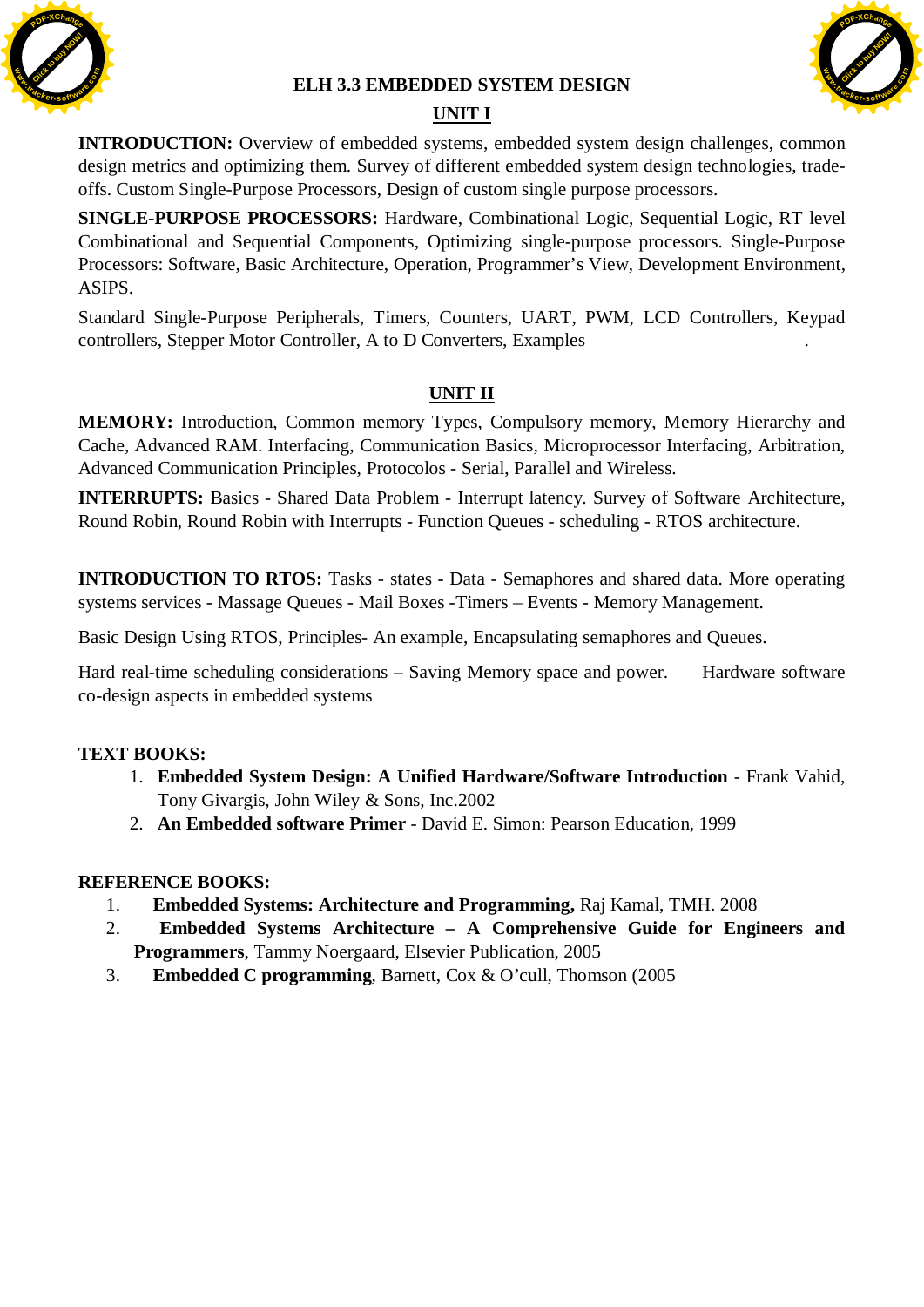

# **ELS 3.4.1 ELECTRONIC MEASUREMENTS AND INSTRUMENTATION**



# **UNIT I**

## **Introduction**

**(a) Measurement Errors:** Gross errors and systematic errors, Absolute and relative errors, Accuracy, Precision, Resolution and Significant figures.

**(b) Voltmeters and Multimeters** Introduction, Multirange voltmeter, Extending voltmeter ranges, Loading, AC voltmeter using Rectifiers – Half wave and full wave, Peak responding and True RMS voltmeters.

**Digital Instruments:**Digital Voltmeters - Introduction, DVM's based on V – T, V – F and Successive approximation principles, Resolution and sensitivity, General specifications, Digital Multi-meters,Digital frequency meters, Digital measurement of time.

# **UNIT II**

**Oscilloscopes**:Introduction, Basic principles, CRT features, Block diagram and working of each block, Typical CRT connections, Dual beam and dual trace CROs, Electronic switch

**Special Oscilloscopes**:Delayed time-base oscilloscopes, Analog storage, Sampling and Digital storage oscilloscopes

**Signal Generators**:Introduction, Fixed and variable AF oscillator, Standard signal generator, Laboratory type signal generator, AF sine and Square wave generator, Function generator, Square and Pulse generator, Sweep frequency generator, Frequency synthesizer

**Measurement of resistance, inductance and capacitance:**Whetstone's bridge, Kelvin Bridge; AC bridges, Capacitance Comparison Bridge, Maxwell's bridge, Wein's bridge, Wagner's earth connection

## **UNIT III**

**Transducers – I:**Introduction, Electrical transducers, Selecting a transducer, Resistive transducer, Resistive position transducer, Strain gauges, Resistance thermometer, Thermistor, Inductive transducer, Differential output transducers and LVDT. **Miscellaneous Topics**

**(a) Transducers - II** –Piezoelectric transducer, Photoelectric transducer, Photovoltaic transducer, Semiconductor photo devices, Temperature transducers-RTD, Thermocouple

**(b) Display devices:** Digital display system, classification of display, Display devices, LEDs, LCD displays

- **(c)** Bolometer and RF power measurement using Bolometer
- **(d)** Introduction to Signal conditioning

### **16 Hours**

### **TEXT BOOKS:**

- 1. **"Electronic Instrumentation",** H. S. Kalsi, TMH, 2004
- 2. **"Electronic Instrumentation and Measurements",** David A Bell,PHI/Pearson Edu, 2006.

- 1. **"Principles of measurement systems",** John P. Beately, 3rd Edition, Pearson Edu, 2000
- 2. **"Modern electronic instrumentation and measuring techniques",** Cooper D & A D Helfrick, PHI, 1998.
- 3. **"Electronic and Electrical measurements and Instrumentation",** J. B. Gupta, S. K. Kataria & Sons, Delhi
- 4. **Electronics & electrical measurements,** A K Sawhney, , Dhanpat Rai & sons, 9<sup>th</sup> edition.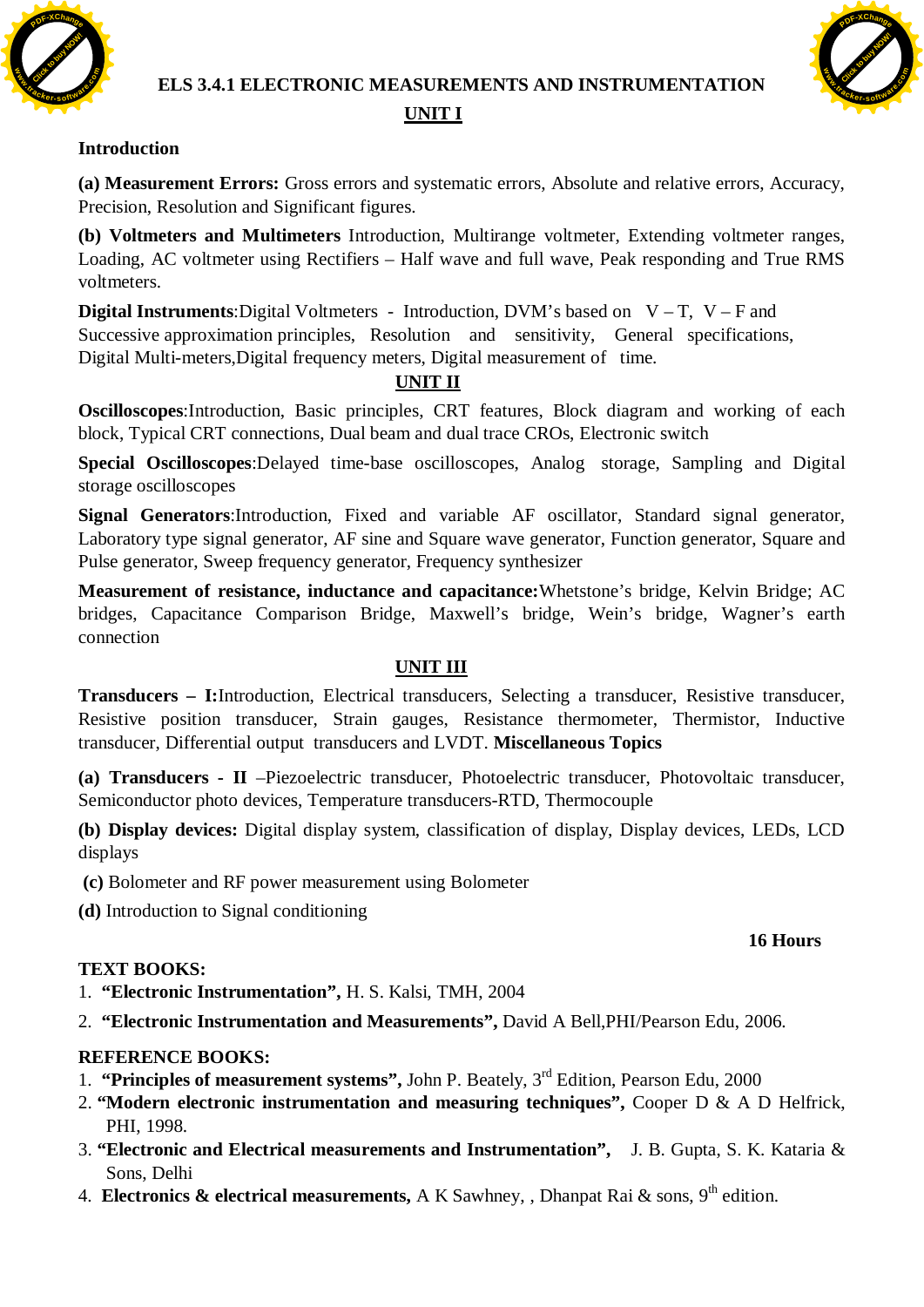

### **ELH 3.4.2 IMAGE PROCESSING**



# **UNIT I**

**DIGITAL IMAGE FUNDAMENTALS:** What is Digital Image Processing. fundamental Steps in Digital Image Processing, Components of an Image processing system, elements of Visual Perception

Image Sensing and Acquisition, Image Sampling and Quantization, Some Basic Relationships between Pixels, Linear and Nonlinear Operations.

**IMAGE TRANSFORMS:** Two-dimensional orthogonal & unitary transforms, properties of unitary transforms, two dimensional discrete Fourier transform.

Discrete cosine transform, sine transform, Hadamard transform, Haar transform, Slant transform, KL transform.

## **UNIT II**

**IMAGE ENHANCEMENT:** Image Enhancement in Spatial domain, Some Basic Gray Level Trans formations, Histogram Processing, Enhancement Using Arithmetic/Logic Operations.

Basics of Spatial Filtering Image enhancement in the Frequency Domain filters, Smoothing Frequency Domain filters, Sharpening Frequency Domain filters, homomorphic filtering.

## **UNIT III**

Model of image degradation/restoration process, noise models, Restoration in the Presence of Noise, Only-Spatial Filtering Periodic Noise Reduction by Frequency Domain Filtering, Linear Position-Invariant Degradations, inverse filtering, minimum mean square error (Weiner) Filtering

Color Fundamentals. Color Models, Pseudo color Image Processing., processing basics of full color image processing

### **TEXT BOOK:**

**"Digital Image Processing"**, Rafael C.Gonzalez and Richard E. Woods, Pearson Education, 2001, 2nd edition.

- 1. **"Fundamentals of Digital Image Processing"**, Anil K. Jain, Pearson Edun, 2001.
- 2. **"Digital Image Processing and Analysis"**, B. Chanda and D. Dutta Majumdar, PHI, 2003.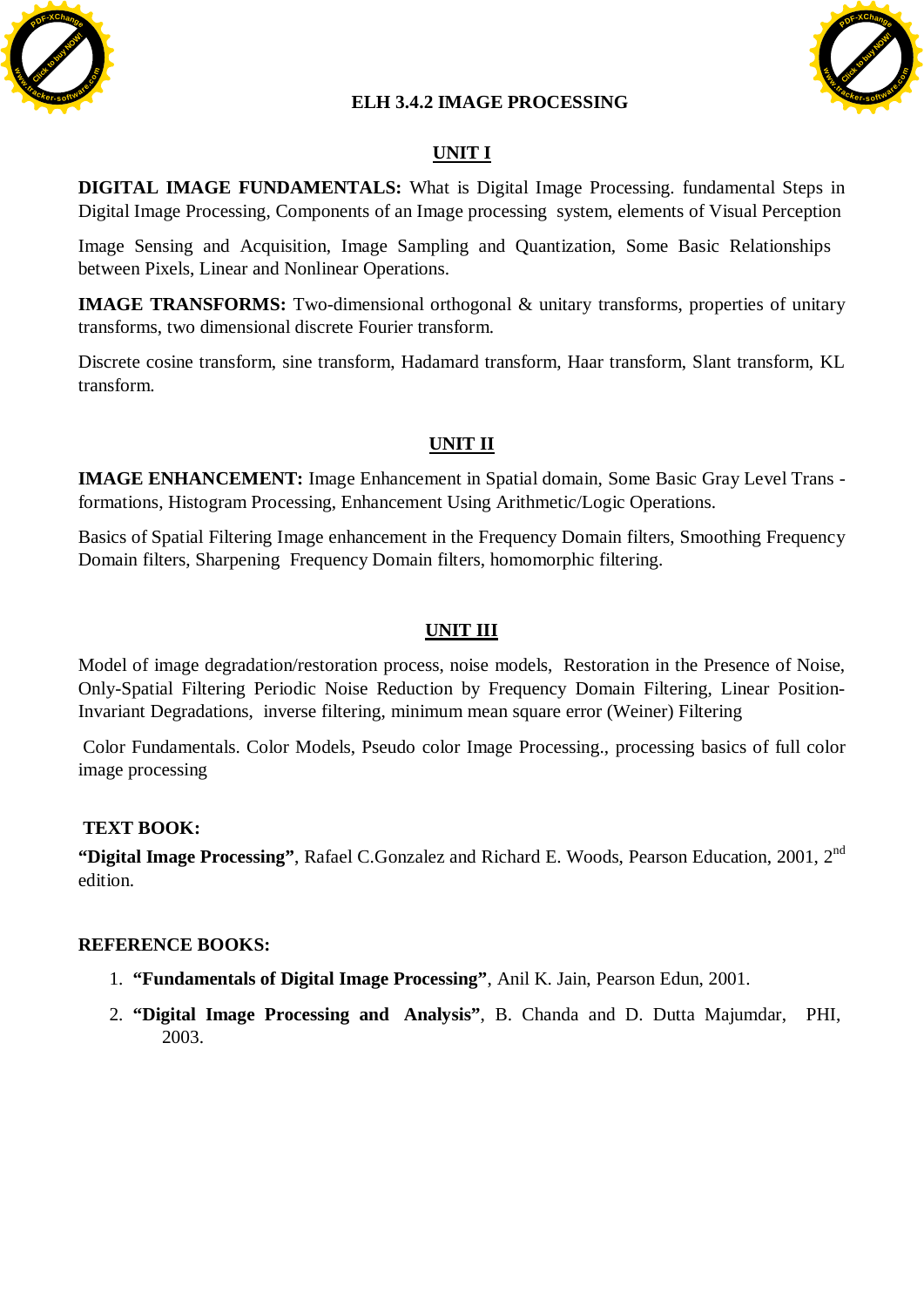**ELS 3.4.3: POWER ELECTRONICS** 



# **UNIT I**

#### **Introduction to power electronics.**

**Power semiconductor devices:** power diodes, thyristors, power MOSFETs, power transistors, IGBT, MCT, LTT, smart power devices.

**Thyristor firing circuits: l**imitations of di/dt and dv/dt ratings, main features of firing circuits, R and RC firing circuits, UJT firing circuit.

**Commutation Techniques:** Class A to Class F commutation methods, series and parallel operation of thyristors.

**Diode circuits:** Diode circuits with DC source – R, L, C, RL, RC, RLC load, recovery of trapped energy, RL load with free wheeling diode.

**Diode rectifiers:** Half-wave rectifiers with R, L, C, RL, RC load, RL load with free wheeling diode, load with electromotive force.

**Phase controlled rectifiers:Single phase half wave rectifiers:** with R load, RL load, RL load with free wheeling diode, RLE load.

**Single phase full wave converters:** single phase semi converters, single phase two pulse converters with continuous and discontinuous current.

**Three-phase converter**: systems using diodes and thyristors, three-phase full converters, three-phase semi converters, dual converters.

### **UNIT II**

AC voltage controllers: types of AC voltage controllers, integral cycle control, single phase voltage controllers with R and RL loads, single-phase transformer tap changers, single-<br>
sinusoidal voltage controllers.

Working of three-phase controllers with star & delta loads.

**Cycloconverters:** Principle of cycloconverter operation, single-phase to single-phase circuit step-up and step-down cycloconverter, three-phase half wave cycloconverter, output voltage equation of a cycloconverter, load commutated cycloconverter.

Principle of operation, single-phase voltage source inverters, basic series and parallel inverter circuits, types of inverters, three-phase bridge inverters, voltage control in single-phase inverters, pulsewidth modulated inverters, current source inverters.

**Choppers:** Basic principle, control strategies, step-up and step-down choppers, types of chopper circuits, forced and load commutated chopper circuits.

### **UNIT III**

**Introduction to motors:** Classification of motors.**DC motors:** Working principle of DC motor, shunt motor, series motor, starter, closed loop control of DC drive, PLL control of DC drive.

**AC motors:** Working principle of AC motor, types of AC motors, torque speed characteristics of induction motor, single phase induction motor drive, three phase induction motor drive, speed control of induction motor – stator voltage control and V/F control, synchronous motor, working principle of synchronous motor.

### **Text Books:**

- 1. Power Electronics: Bimbhra P S, Khanna publishers, 2003.
- 2. Power Electronics Circuit devices and applications: Rashid M H, PHI,

### **References:**

- 1. Thyristor Engineering: Berde M S, Khanna publishers,
- 2. Power Electronics: Vedam Subrahmanyam, New Age International, 2002
- 3. Modern Power Electronics and AC Drives: Bimal K.Bose, Pearson education, 2002.
- 4. Power Electronics: Mohan, Undeland, Robbins, John Wiley, 2003

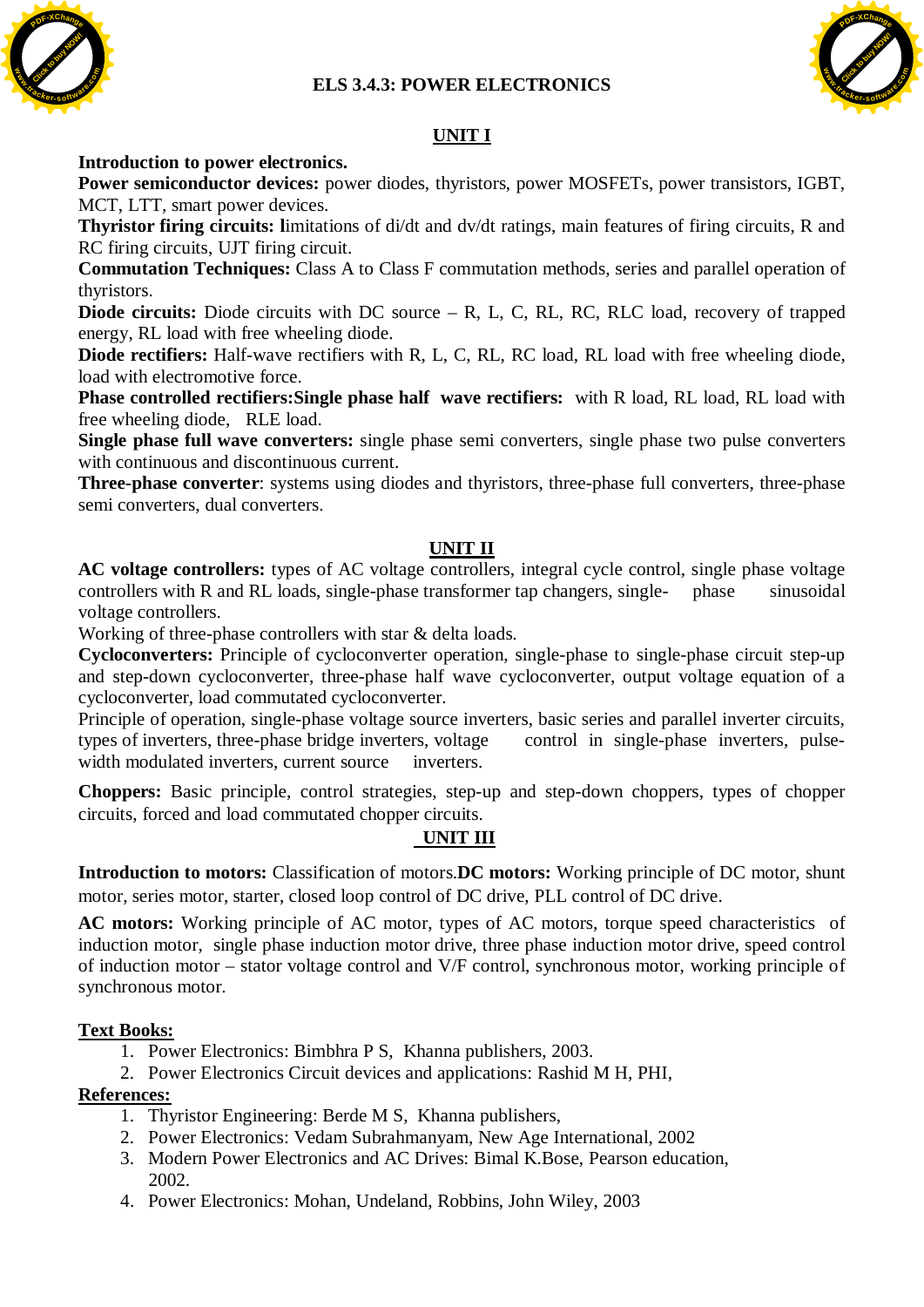

### **ELE 3.5 FUNDAMENTALS OF DIGITAL ELECTRONICS**



#### **UNIT I**

**Binary Systems:** Digital Computers and Digital Systems, binary numbers, number based conversion, Octal and Hexa decimal Numbers, complements, binary codes, binary storage and registers, binary logic, integrated circuits

**Boolean Algebra and Logic Gates:** Basic definitions, Axiomatic definition of Boolean algebra, basic theorems and properties of boolean algebra, boolean functions, canonical and standard forms, the map method of simplification of boolean functions. Two-Three-Four-Five-Six variable maps, product of Sum simplification, NAND and NOR implementation, don't care conditions, The Tabulation Method, determination and selection of prime implicants

### **UNIT II**

**Combinational logic:** Introduction, design procedure, adders, binary parallel adder, decimal adder, Subtractor, Code conversion, magnitude Comparators, decoders and multiplexers.

**Sequential Logic:** Introduction, Flip Flops, Types-SR, JK, D & T, Triggering of Flip Flops, Analysis of Clocked sequential circuits, State reduction and assignment, Flip flop excitation tables, design procedure, shift registers and counters

## **TEXT BOOKS:**

- **1. M. Morris Mono**, Digital Logic and Computer Design, PHI, 2002
- **2. Floyd T L** " Digital Fundamentals", 7<sup>th</sup> edn. (Pearson Education Asia), 2002

### **REFERENCE BOOKS:**

**A P Malvino and D P Leach,** Digital Principles and Applications, TaTa McGraw Hill, 4<sup>th</sup> edition, 1998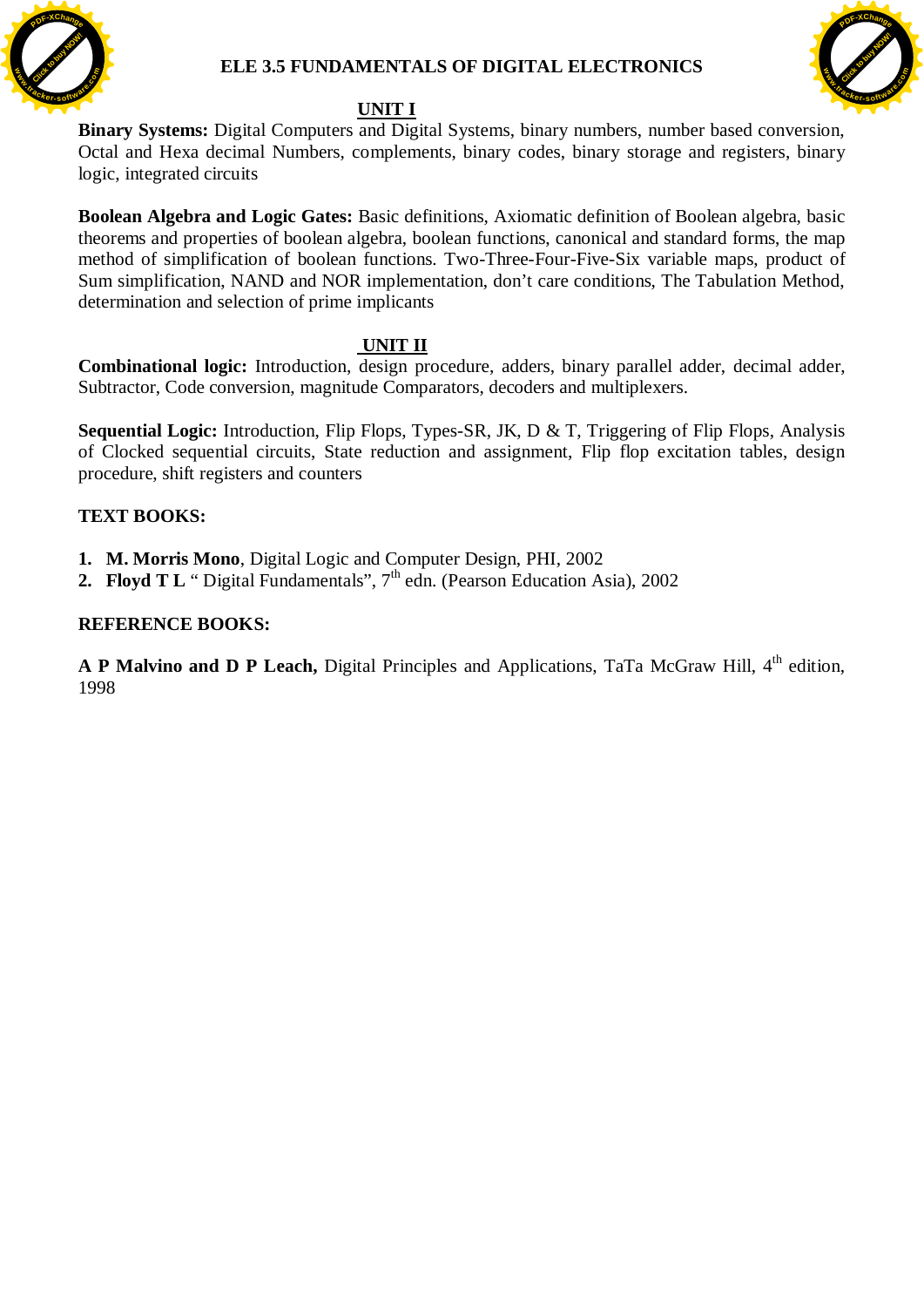#### **ELP 3.6 ADVANCED COMMUNICATION LAB**

#### *OF EXPERIMENTS* **.tracker-software.co<sup>m</sup>**

**<sup>P</sup>DF-XChang<sup>e</sup>**

**www**

[Click to buy NOW!](http://www.tracker-software.com/buy-now) **<sup>P</sup>DF-XChang<sup>e</sup> w .tracker-software.co<sup>m</sup>**

- 1. TDM of two band limited signals.
- 2. ASK and FSK generation and detection
- 3. PSK generation and detection
- 4. DPSK generation and detection
- 5. QPSK generation and detection
- 6. PCM generation and detection using a CODEC Chip
- 7. Measurement of losses in a given optical fiber ( propagation loss, bending loss) and numerical aperture
- 8. Analog and Digital (with TDM) communication link using optical fiber.
- 9. Measurement of frequency, guide wavelength, power, VSWR and attenuation in a microwave test bench
- 10. Measurement of directivity and gain of antennas: Standard dipole (or printed dipole), microstrip patch antenna and Yagi antenna (printed).
- 11. Determination of coupling and isolation characteristics of a stripline (or microstrip) directional coupler
- 12. (a)Measurement of resonance characteristics of a microstrip ring resonator and determination of dielectric constant of the substrate. (b) Measurement of power division and isolation characteristics of a microstrip 3 dB power divider.

#### **ELP 3.7 VHDL LAB**

#### **PROGRAMMING (using VHDL and Verilog)**

- 1. Write HDL code to realize all the logic gates
- 2. Write a HDL program for the following combinational designs
	- a. 2 to 4 decoder
	- b. 8 to 3 (encoder without priority & with priority)
	- c. 8 to 1 multiplexer
	- d. 4 bit binary to gray converter
	- e. Multiplexer, de-multiplexer, comparator.
- 3. Write a HDL code to describe the functions of a Full Adder Using three modeling styles.
- $\Box$  ALU should use combinational logic to calculate an output based on the four bit op-code input.
- $\Box$  ALU should pass the result to the out bus when enable line in high, and tri-state the out bus when the enable line is low.
- $\Box$  ALU should decode the 4 bit op-code according to the given in example below.

| <b>CONTROL</b> |                                                                                            |               | ELP 3.6 ADVANCED COMMUNICATION I                                            |  |  |
|----------------|--------------------------------------------------------------------------------------------|---------------|-----------------------------------------------------------------------------|--|--|
|                | <b>ST OF EXPERIMENTS</b>                                                                   |               |                                                                             |  |  |
|                | 1. TDM of two band limited signals.                                                        |               |                                                                             |  |  |
|                | 2. ASK and FSK generation and detection<br>3. PSK generation and detection                 |               |                                                                             |  |  |
|                | 4. DPSK generation and detection                                                           |               |                                                                             |  |  |
|                | 5. QPSK generation and detection                                                           |               |                                                                             |  |  |
|                | 6. PCM generation and detection using a CODEC Chip                                         |               |                                                                             |  |  |
|                | 7. Measurement of losses in a given optical fiber (propagation<br>aperture                 |               |                                                                             |  |  |
|                | 8. Analog and Digital (with TDM) communication link using optical                          |               |                                                                             |  |  |
|                | 9. Measurement of frequency, guide wavelength, power, VSWR a<br>bench                      |               |                                                                             |  |  |
|                | 10. Measurement of directivity and gain of antennas: Standard dip                          |               |                                                                             |  |  |
|                | patch antenna and Yagi antenna (printed).                                                  |               |                                                                             |  |  |
|                | 11. Determination of coupling and isolation characteristics of a<br>coupler                |               |                                                                             |  |  |
|                | 12. (a)Measurement of resonance characteristics of<br>determination<br>οf                  | dielectric    | a<br>constant<br>(b) Measurement of power division and isolation characteri |  |  |
|                | divider.                                                                                   |               | <b>ELP 3.7 VHDL LAB</b>                                                     |  |  |
|                | <b>PROGRAMMING (using VHDL and Verilog)</b>                                                |               |                                                                             |  |  |
| 1.             | Write HDL code to realize all the logic gates                                              |               |                                                                             |  |  |
| 2.             | Write a HDL program for the following combinational designs                                |               |                                                                             |  |  |
|                | a. 2 to 4 decoder                                                                          |               |                                                                             |  |  |
|                | b. 8 to 3 (encoder without priority $\&$ with priority)                                    |               |                                                                             |  |  |
|                | 8 to 1 multiplexer<br>c.                                                                   |               |                                                                             |  |  |
|                | 4 bit binary to gray converter<br>d.                                                       |               |                                                                             |  |  |
|                |                                                                                            |               |                                                                             |  |  |
|                | Multiplexer, de-multiplexer, comparator.<br>e.                                             |               |                                                                             |  |  |
| 3.             | Write a HDL code to describe the functions of a Full Adder Using thr                       |               |                                                                             |  |  |
| $\Box$         | ALU should use combinational logic to calculate an output based on ti                      |               |                                                                             |  |  |
| $\mathbf{L}$   | ALU should pass the result to the out bus when enable line in high,<br>enable line is low. |               |                                                                             |  |  |
| Ш              | ALU should decode the 4 bit op-code according to the given in examp.                       |               |                                                                             |  |  |
|                |                                                                                            | <b>OPCODE</b> | <b>ALU OPERATION</b>                                                        |  |  |
|                |                                                                                            | 1.            | $A + B$                                                                     |  |  |
|                |                                                                                            | 2.            | $A - B$                                                                     |  |  |
|                |                                                                                            | 3.            | A Complement                                                                |  |  |
|                |                                                                                            | 4.            | $A * B$                                                                     |  |  |
|                |                                                                                            | 5.            | A AND B                                                                     |  |  |
|                |                                                                                            | 6.            | A OR B                                                                      |  |  |
|                |                                                                                            | 7.            | A NAND B                                                                    |  |  |
|                |                                                                                            | 8.            | A XOR B                                                                     |  |  |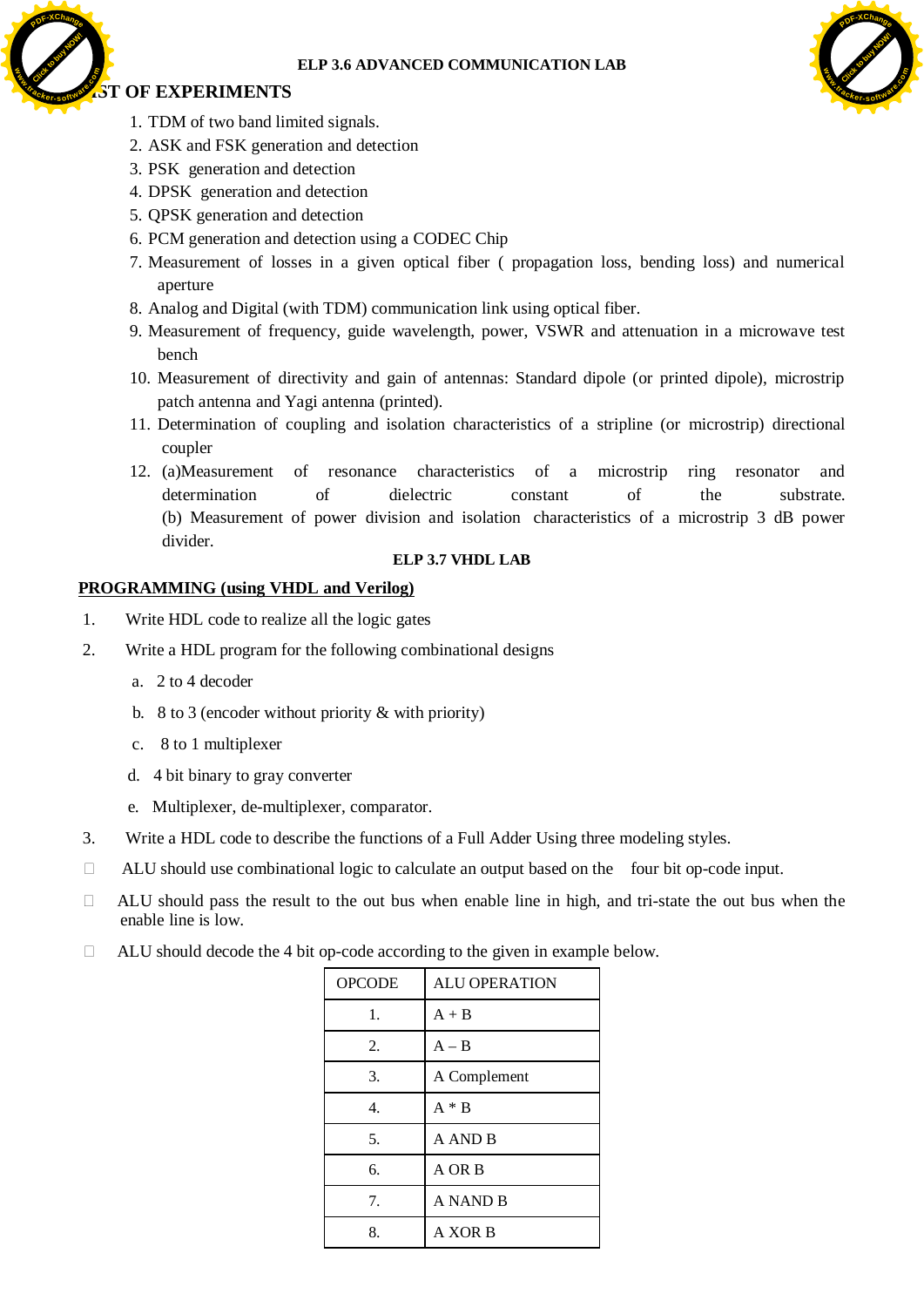## **ELH 4.1 VLSI DESIGN**





## **UNIT I**

#### **Introduction**:Review of microelectronics

**Introduction to IC technology:** Introduction to MOS technology, basic MOS transistors, enhancement and depletion mode transistor action, nMOS and CMOS fabrication, BiCMOS technology

**Logic design with MOSFETs:**MOSFETs as switches, logic gates in CMOS, transmission gate circuits.**Basic electrical properties of MOS transistor:** I<sub>ds</sub> versus V<sub>ds</sub> relationships, aspects of threshold voltage  $V_t$ , transconductance

### **UNIT II**

#### **Basic MOS circuits**:

**NMOS transistor**: pass transistor, inverter transfer characteristics, pull-up to pull-down ratio Z<sub>pu</sub> /Z<sub>pd</sub> for nMOS inverter driven by another NMOS inverter and nMOS inverter driven by one or more pass transistors, alternative forms of pull-up.

**CMOS inverter**: transfer characteristics, MOS transistor circuit model, latch-up in CMOS circuits. BiCMOS inverters

**MOS circuit design fundamentals:**MOS layers, stick diagrams, lambda based rules for NMOS and CMOS process, layout diagrams, examples.

**Basic circuit concepts:**Sheet resistance  $R_s$ ,  $R_s$  concept applied to MOS transistors and inverters, standard unit of capacitance, capacitance calculations, delay unit  $\tau$ , inverter delays, CMOS inverter delay in terms of rise and fall times, driving large capacitance loads, propagation delays.

### **UNIT III**

**Scaling of MOS circuits:**Scaling factors, advantages of scaling, limitations to scaling, scaling of wires and interconnections.

**Subsystem design and layout:**Switch logic, gate logic, design of combinational logic circuits, design of clocked sequential circuits.

**Reliability and testing of VLSI circuits**:General concepts, CMOS testing, test generation methods.

#### **Text books**:

- 1. Basic VLSI design, 3rd edition, Douglas A Pucknell, Kamran Eshraghian, PHI
- 2. Introduction to VLSI circuits and systems, John P Uyemura, John Wiley

#### **References:**

- 1. Principals of CMOS VLSI design, 3<sup>rd</sup> edition, Neil H E Weste and David Harris, Addison Wesley 2004
- 2. Microelectronic circuits,  $5<sup>th</sup>$  edition, Adel S Sedra & Kenneth C Smith, Oxford University press, 2003
- 3. Silicon VLSI technology, James D Plummer, Michael D Deal and Peter B Griffin, Prentice Hall, 2000.
- 4. CMOS digital integrated circuits, Analysis and Design, 3<sup>rd</sup> edition, Sung-Ho(Steve) Kang and Yusuf Leblebici, McGraw Hill, 2002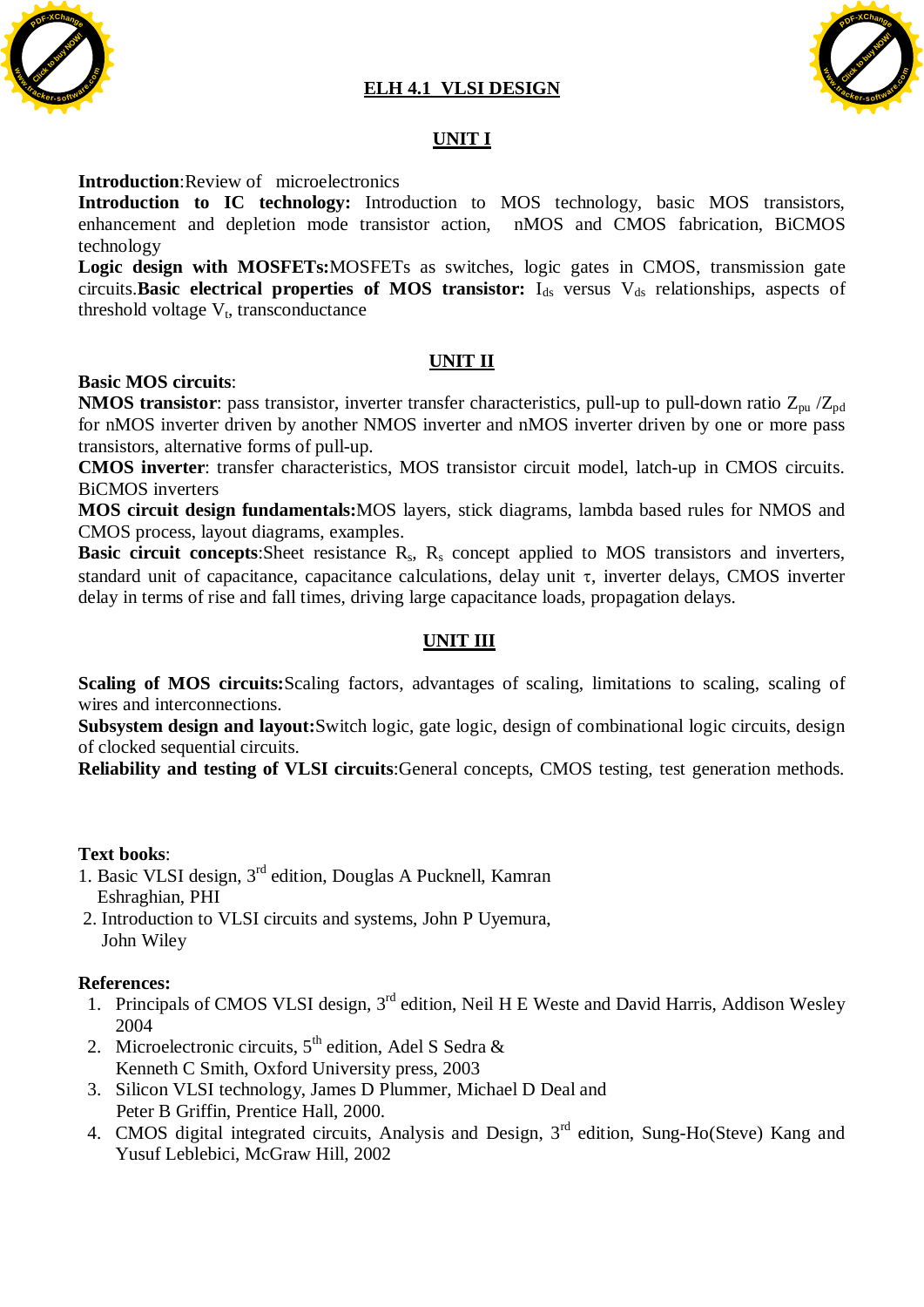



## **ELH 4.2 COMPUTER COMMUNICATION NETWORKS**

# **UNIT I**

Layered tasks, OSI Model, Layers in OSI model, TCP?IP Suite, Addressing, Telephone and cable networks for data transmission, Telephone networks, Dial up modem, DSL, Cable TV for data transmission.

**DATA LINK CONTROL:** Framing, Flow and error control, Protocols, Noiseless channels and noisy channels, HDLC.

**MULTIPLE ACCESSES:** Random access, Controlled access, Channelisation.

# **UNIT II**

Wired LAN, Ethernet, IEEE standards, Standard Ethernet. Changes in the standards, Fast Ethernet, Gigabit Ethernet, Wireless LAN IEEE 802.11

Connecting LANs, Backbone and Virtual LANs, Connecting devices, Back bone Networks, Virtual LANs

Network Layer, Logical addressing, Ipv4 addresses, Ipv6 addresses, Ipv4 and Ipv6 Transition from Ipv4 to Ipv6.

## **UNIT III**

Delivery, Forwarding, Unicast Routing Protocols, Multicast Routing protocols

Transport layer Process to process Delivery, UDP, TCP, Domain name system, Resolution

### **TEXT BOOK:**

1. **Data Communication and Networking**, B Forouzan, 4<sup>th</sup> Ed, TMH 2006

- 1. **Computer Networks**, James F. Kurose, Keith W. Ross: Pearson education. 2<sup>nd</sup> Edition. 2003
- 2. **Introduction to Data communication and Networking**, Wayne Tomasi: Pearson education 2007